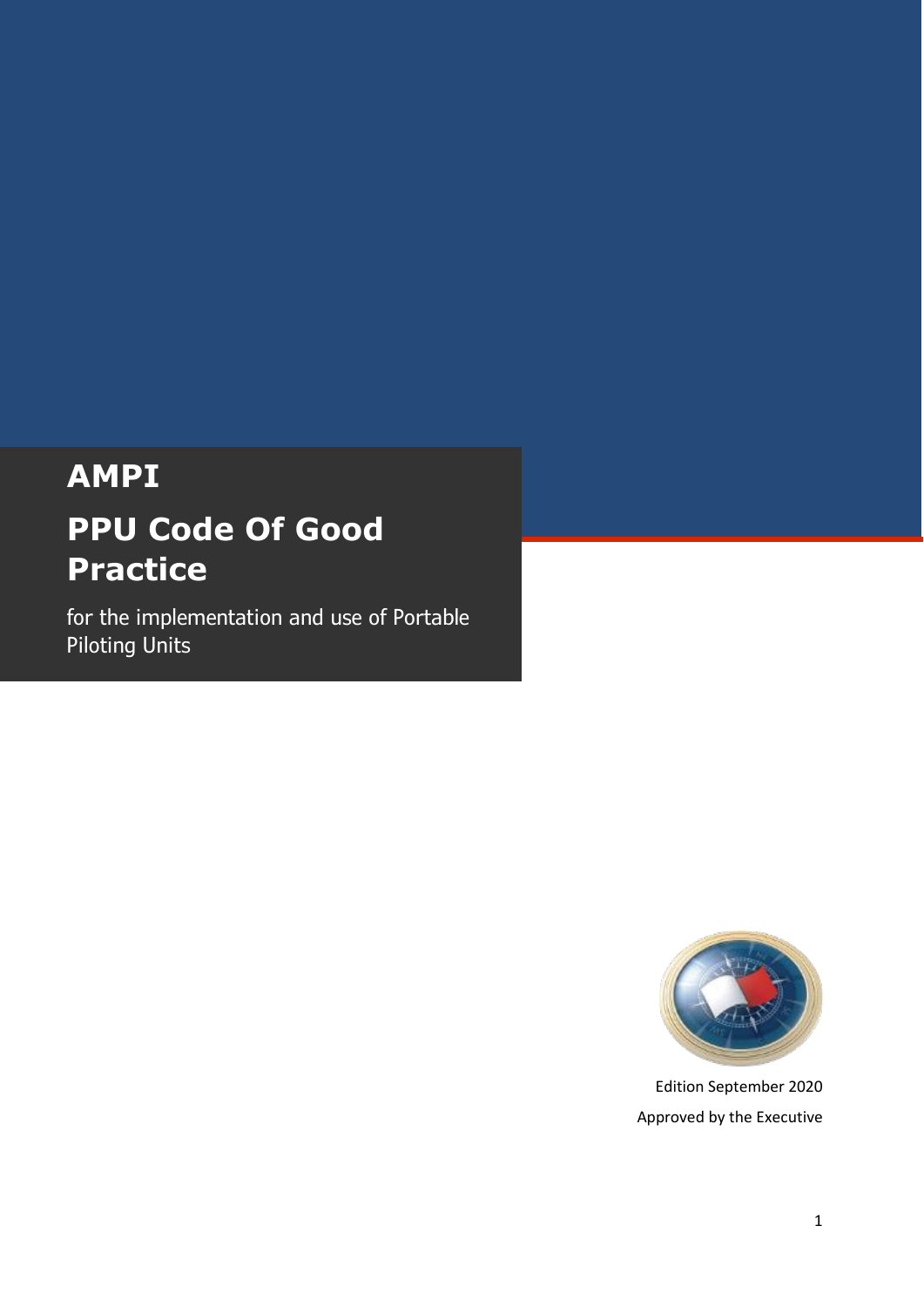AMPI PPU Code of Good Practice – For the implementation and use of Portable Piloting Units

2<sup>nd</sup> Edition 2020 *1 st Edition 2012*

As approved by the Executive

Australasian Marine Pilots Institute Pty. Ltd C/- Level2, 128-134 Crown Street, Wollongong, NSW, 2500 AUSTRALIA email: [admin@ampi.org.au](mailto:admin@ampi.org.au) Internet: [www.ampi.org.au](http://www.ampi.org.au/)

ABN 80 139 920 335

© Copyright 2020 by Australasian Marine Pilots Institute

This work is protected by copyright. It's use outside of the restricted limits of the copyright law is not permitted without the approval of the publisher and is a punishable offence.

This particularly applies to the copying and translating, as well as saving and processing in electronic systems. All rights reserved.

Recommended reference documents

IMPA - GUIDELINES ON THE DESIGN AND USE OF PORTABLE PILOT UNITS, 2016 <http://www.impahq.org/admin/resources/guidelines.pdf>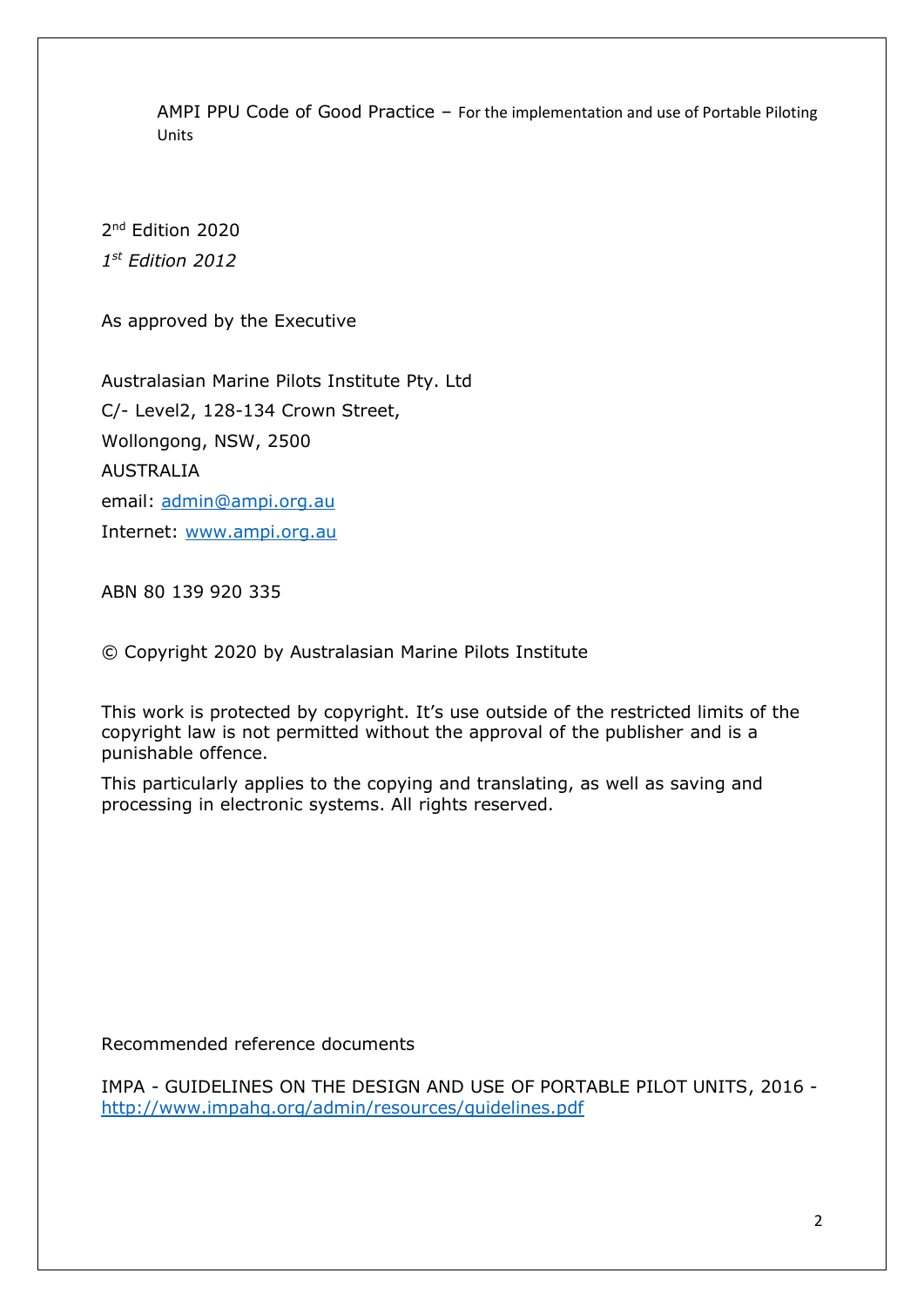## Table of Contents

| 1.  |                                                          |  |
|-----|----------------------------------------------------------|--|
| 2.  |                                                          |  |
|     |                                                          |  |
|     |                                                          |  |
|     |                                                          |  |
|     |                                                          |  |
|     |                                                          |  |
|     |                                                          |  |
|     |                                                          |  |
|     |                                                          |  |
|     |                                                          |  |
| З.  |                                                          |  |
|     |                                                          |  |
|     |                                                          |  |
|     |                                                          |  |
|     |                                                          |  |
|     |                                                          |  |
|     |                                                          |  |
|     |                                                          |  |
|     |                                                          |  |
|     |                                                          |  |
|     |                                                          |  |
|     |                                                          |  |
|     |                                                          |  |
|     |                                                          |  |
|     |                                                          |  |
| 4.  |                                                          |  |
| 5.  |                                                          |  |
| 6.  |                                                          |  |
| 7.  |                                                          |  |
| 8.  | <b>LIABILITY CONSIDERATIONS FOR PILOTAGE PROVIDERS23</b> |  |
| 9.  |                                                          |  |
| 10. |                                                          |  |
| 11. |                                                          |  |
|     |                                                          |  |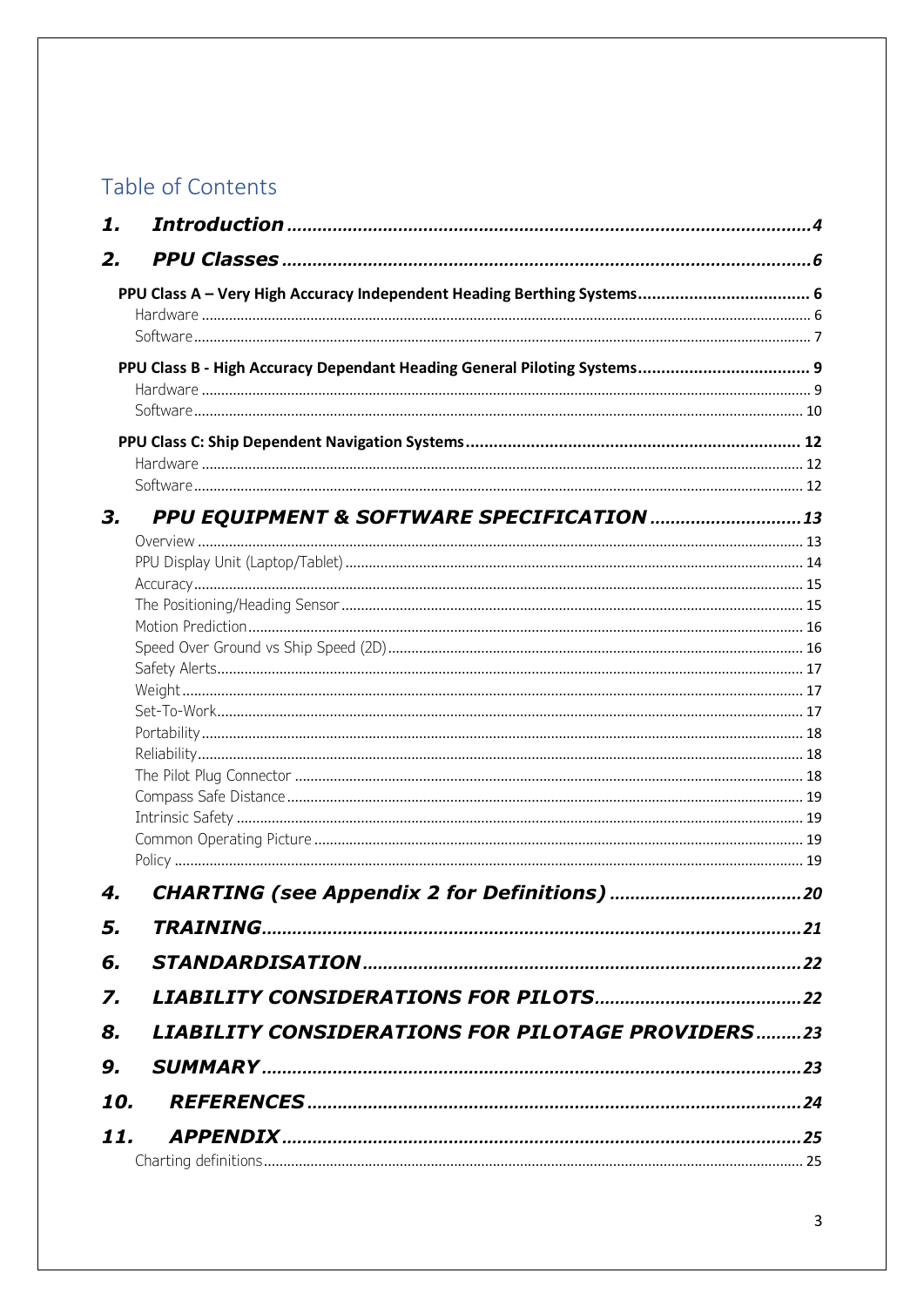## <span id="page-3-0"></span>1. Introduction

The purpose of this AMPI Code is to provide not only technical information but guidance on the selection, implementation, training and policy that any pilotage provider needs to consider when purchasing, implementing or simply reviewing their existing systems.

Since the first Code was published in 2012 there has been significant improvement in PPU technology and also in the general acceptance of PPU as an essential tool for pilotage. The use of PPU is now generally viewed as "good practice" which comes with a degree of legal implication. It is essential for pilotage providers to not only select appropriate equipment for their application, but to include it in their safety management systems, training programs and maintenance systems. There may need to be a shift in thinking away from visual pilotage supported by electronic aids to incorporated visual/electronic pilotage.

Recent legal precedent has raised the status of the passage plan to a level where the very seaworthiness of the vessel is at stake. Therefore, the Pilot's electronic passage plan must be comprehensive, loaded on the PPU and shared with the ship.

Technological improvements will no doubt continue at pace. PPUs will increasingly become networked devices, sharing, gathering and recording information both within the vessel and externally. The use, storage and dissemination of this data will also need to be considered.

This Code sets out to provide minimum standards of performance for both hardware and software. It also aims to distinguish between those devices that can and cannot be described as a PPU.

This Code gives detailed requirements for each Class, with a mix of mandatory, recommended and possible components denoted by the words "must", "should" and "may".

Specifications, weights and battery life recommendations are made on the basis of currently available equipment and these figures will inevitably improve over time. Battery life is most important where batteries are not user changeable, which is true for most antenna units at present.

The identification of PPU classes has been based on four categories

- Very high accuracy independent heading berthing systems Class A
- High accuracy dependent heading general piloting systems Class B
- Ship dependent navigation systems Class C
- Specialised PPU systems\* Class S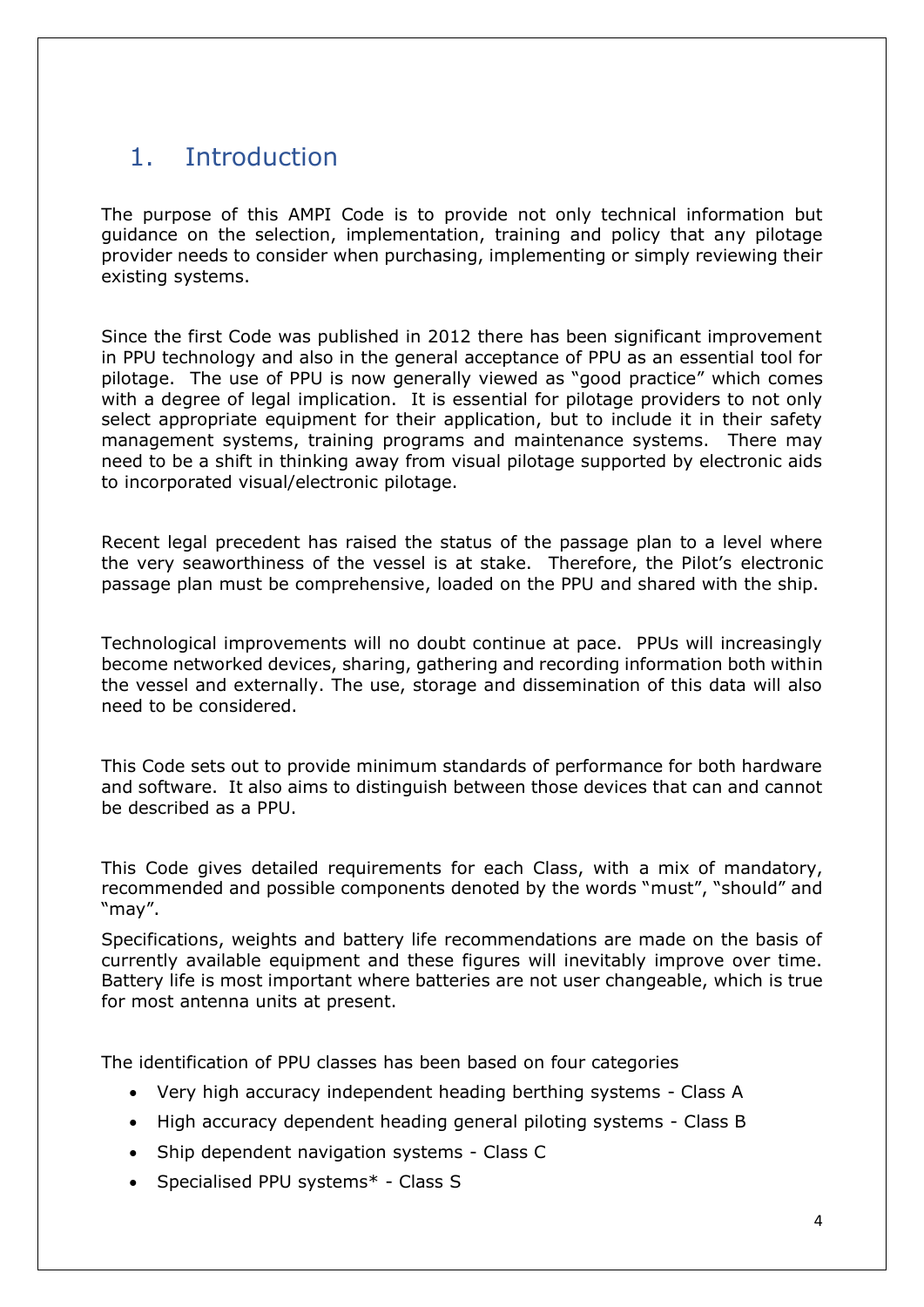\*Specialised systems for tasks such as ship to ship (STS) cargo transfers or tandem mooring (FPSO,FSO, FLNG) are now available which utilise antenna on more than one vessel. These communicate with each other and resolve the relative motion of each vessel. Such systems are highly specialised and outside the scope of this Code, but can be referred to as Class S.

It should also be noted that some systems have the flexibility to move from one Class to another based on optional or additional hardware. For example, augmenting a pilot plug based system with an additional position antenna converts a Class C PPU to a Class B. Conversely, a Class A system with a backup pilot plug module can become a Class C unit.

**Very High Accuracy Independent Heading Berthing Systems** are available with independent heading to the nearest 0.01 degree and speed with an accuracy of 0.05 of a knot. Rate of turn can now be measured to fractions of a degree per minute. All this in turn can create an accurate ship predictor which most importantly allows a pilot to tell at a glance exactly what the ship is doing right now as well as where it will be in a few minutes time. These units are normally slightly larger in physical size and weight than dependant units, and are used for where the very high precision is assessed as being necessary.

**High Accuracy Dependent Heading General Piloting Systems** provide excellent positioning accuracy but rely on a heading input from the piloted vessel. This heading is refined by an internal rate gyro to provide heading accuracy within a fraction of a degree. However, they may lack the very high precision required for some berthing applications, for example berths with specific landing speeds.

**Ship Dependent Navigation Systems** are completely reliant on the AIS output of the ship for position and heading. They use an internal rate gyro to refine the ship's heading to fractions of a degree and are only suitable for navigation pilotage.

All classes of PPU require professional grade PPU software and charts to conform to the class specification.

Any system which relies totally on ship's AIS data and does not augment or provide *any* independent input, cannot be considered a portable piloting unit for the purposes of this Code, regardless of the software and charts installed.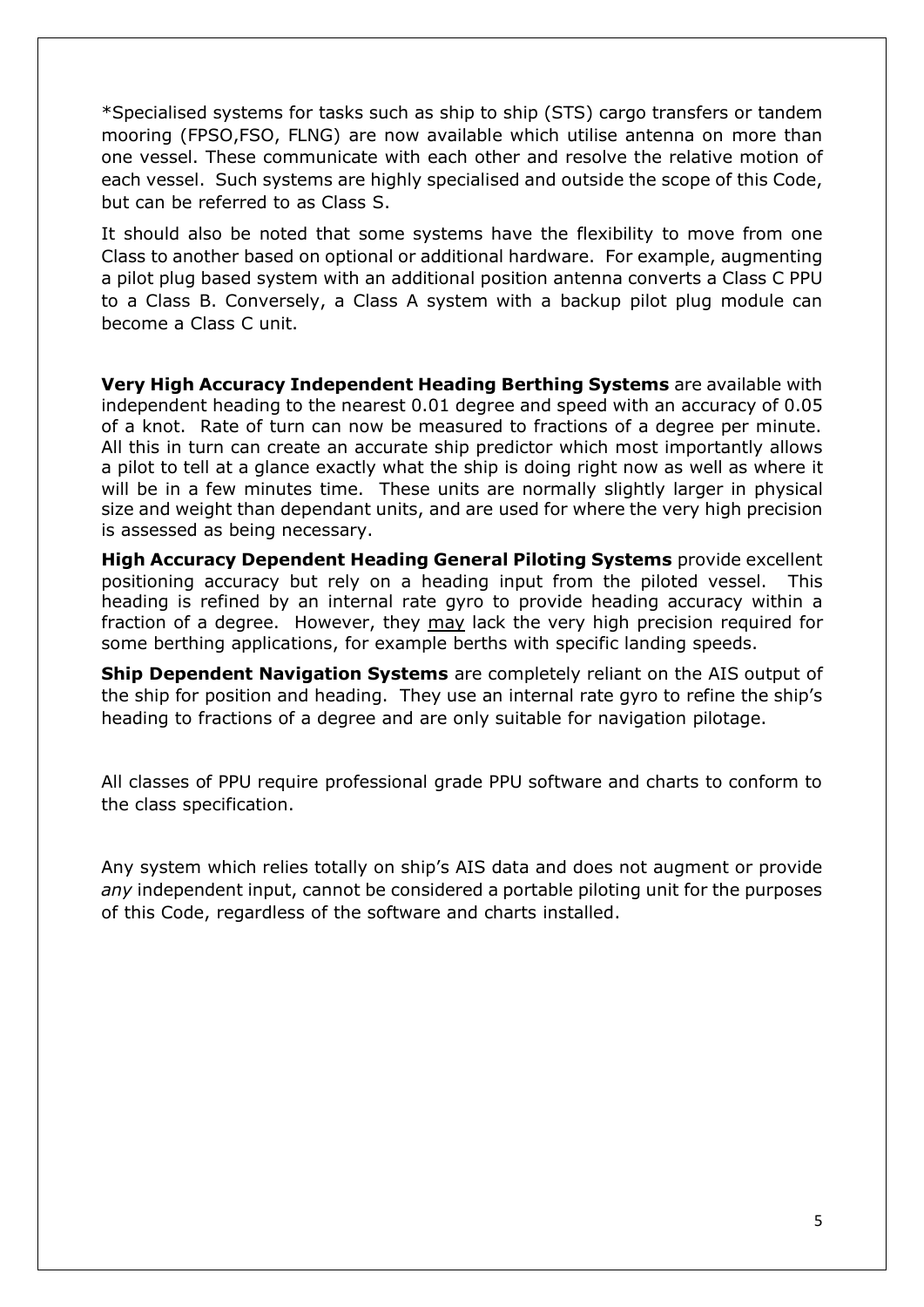## <span id="page-5-0"></span>2. PPU Classes

## <span id="page-5-1"></span>PPU Class A – Very High Accuracy Independent Heading Berthing Systems

These high accuracy PPU's can be used for channel, docking and berthing operations where defined maximum fender landing speeds are specified.

### <span id="page-5-2"></span>Hardware

#### **Mandatory requirements**

- 1. Independent Positioning
	- a. Very high positioning accuracy, <1.2m uncorrected GNSS
	- b. Multi constellation GNSS receiver capable of utilising at least two GNSS constellations, ideally more.
	- c. Differential corrections providing 0.3m or better position accuracy using either terrestrial (RTK) or space based (SBAS, Atlas etc) corrections services. These should be received directly by the PPU antenna.
	- d. Performance integrity monitoring and notifications of any reduction in accuracies of the correction service. Notification of the accuracy level in use should be clearly displayed and obvious to the user.
- 2. Independent Heading
	- a. Very high accuracy in heading resolution (order of magnitude 0.01 degree). Current independent heading technologies are either long baseline or carrier wave phase shift methods.

- 1. Internal Rate Gyro
	- a. A rate gyro or similar technology may be used to assist with RoT calculations and heading integrity monitoring.
- 2. Roll sensor
	- a. Using either accelerometers or high precision vertical positioning measurements, to detect the vessel's roll. This allows the ship's movement to be accommodated by the predictor in swell conditions.
- 3. AIS Data
	- a. If AIS data is used for acquiring target information it should be received independently of the AIS plug. Due to range issues in some ports it is acknowledged that the ship's AIS data feed (pilot plug) could be a solution.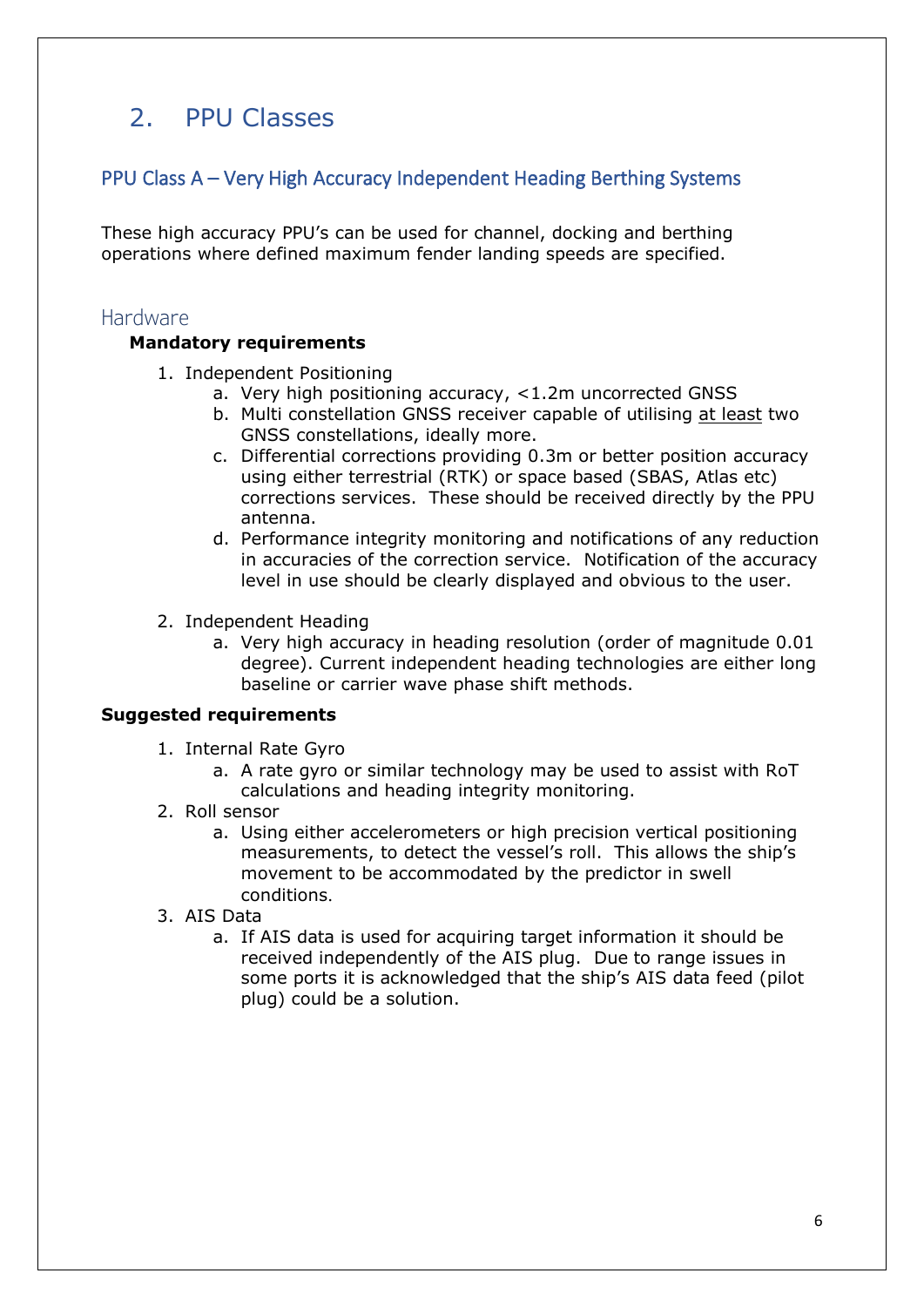#### 4. Battery Life

- a. Minimum run time on batteries alone should not be less than 10 hours, however port specific requirements may necessitate longer run times or interchangeable batteries.
- 5. Weight
- a. Gross weight should not exceed 8kg (not including display)
- 6. Redundancy of GNSS corrections
	- a. If the primary corrections method becomes inoperable, the unit should be able to provide a high position accuracy via a different corrections method. This could be received directly by the PPU antenna or via 4G/5G network (NTRIP) through the laptop/tablet. Regardless, the corrections method in use must be displayed and obvious to the user.

## <span id="page-6-0"></span>**Software**

### **Mandatory requirements**

- 1. Software Design
	- i. Designed for precision pilotage and berthing
	- ii. Specific docking/berthing information display
	- iii. Indicate ship's speed along longitudinal & athwartships axis (bow and stern).
	- iv. Display a customisable ship predictor based on independent heading, CoG, RoT, SoG, drift and optionally a roll sensor
- 2. Alarms
	- i. Display an unambiguous visual and audible warnings when position and/or heading accuracy falls below a set threshold or there is any other threat to the integrity of the displayed data
	- ii. The software must have robust performance monitoring and error display, and be configurable by the user
- 3. Charts
	- i. Must be capable of displaying official electronic charts (ENCs)
- 4. Routes
	- i. The software must be capable of displaying full route information equivalent to that of an ECDIS, including waypoints, turn radius and cross track margins
- 5. Tides
	- i. The software must be capable of making allowances for tide height. This can be manual, automatic (based on predictions) or in the best case, live data
	- ii. It must be obvious whether the displayed depth contours include or exclude tide height (as in ECDIS).
	- iii. The software should be capable of displaying safe navigable water based on ship's draught, UKC allowance and height of tide
	- iv. The software should be capable of integrating with a live UKC feed
- 6. Playback feature
	- i. The software must have the ability to playback past recordings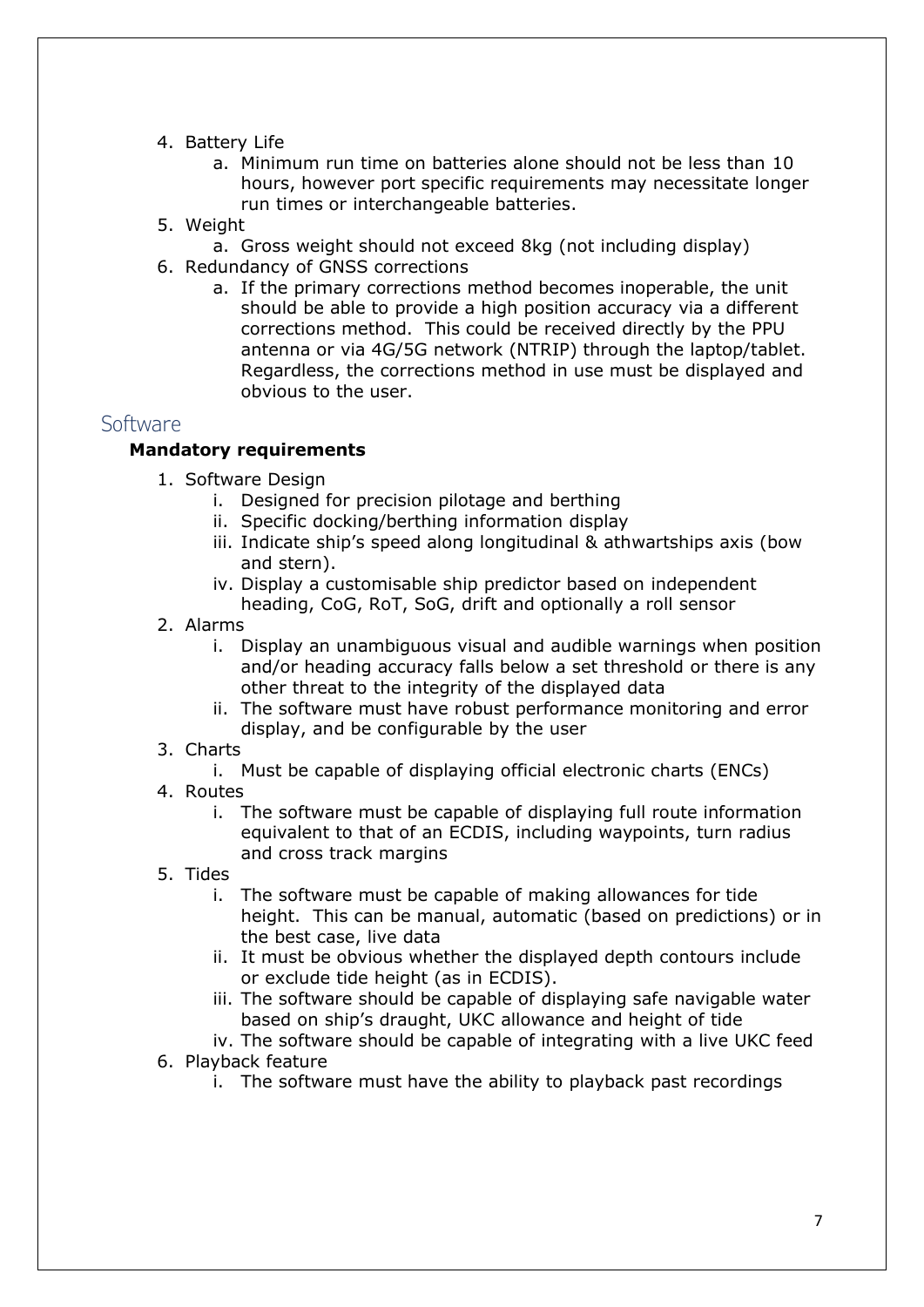- 1. Meeting Points
	- i. Have the ability to display meeting points on same route by ships on reciprocal courses, taking account of multiple legs (using AIS data).
- 2. Docking lines
	- i. Have the ability to define and select docking lines showing the distance from the ship to the berth or any other designated feature
	- ii. Have the ability to toggle between knots, m/sec or cm/sec for closing speeds
	- iii. A docking speed alarm
- 3. Recording
	- i. The software should automatically record on start up.
- 4. Voice and video
	- i. The software may be capable of recording voice and optionally video.
- 5. Bathymetric Charts and Overlays
	- i. Ability to display Bathymetric Electronic Charts (bENCs) and engineering drawing files (such as dwg, dfx)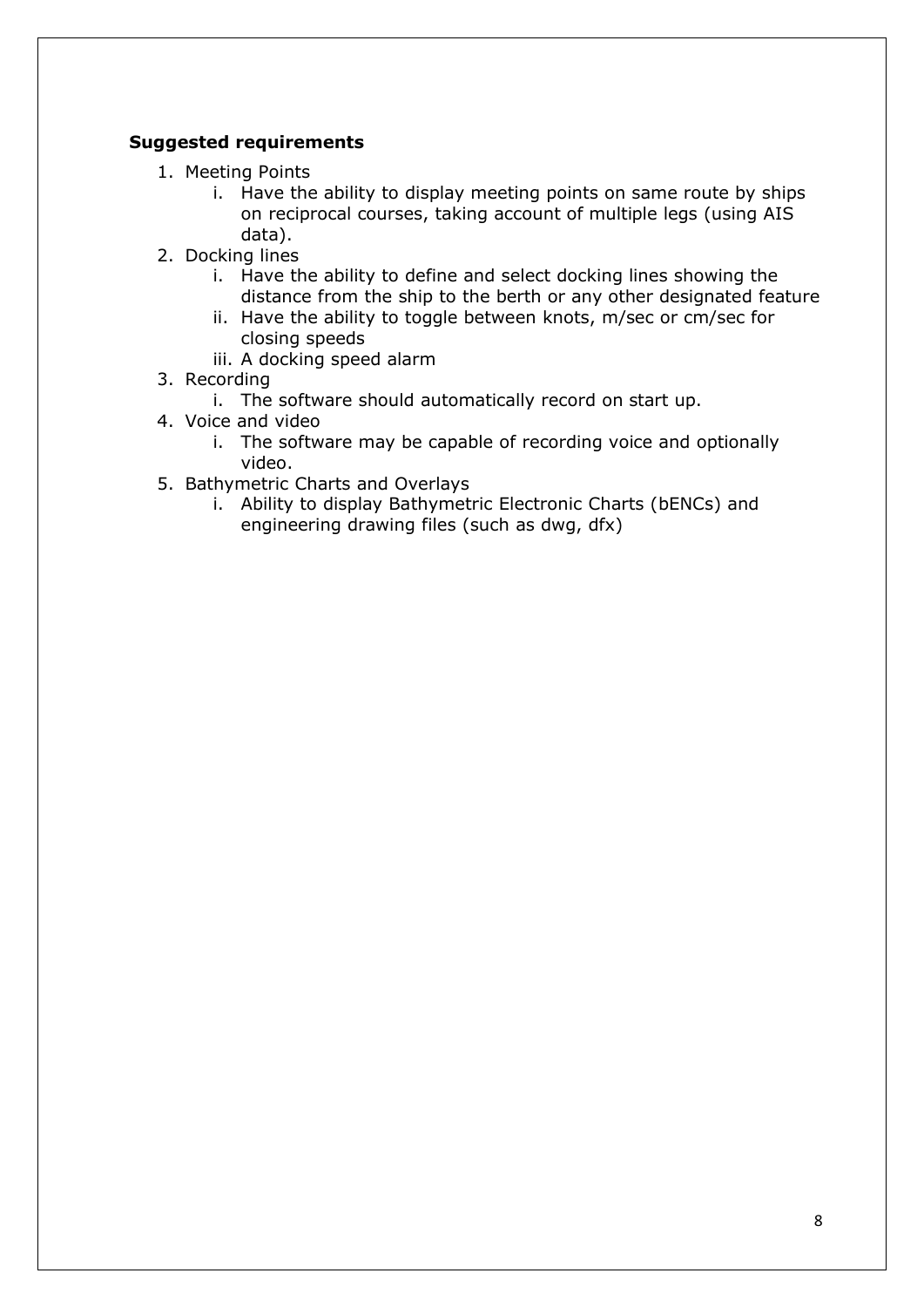## <span id="page-8-0"></span>PPU Class B - High Accuracy Dependant Heading General Piloting Systems

These high accuracy PPUs can used for channel and berthing operations, however the heading feed is dependent on the vessel's gyro compass. This is received either via the pilot plug (wired or wireless) or through the VHF AIS transmission. Whilst this class of unit may be used during berthing operations, this system may not be suitable for ensuring critical fender landing speeds are achieved due to the inerrant limitations of the hardware.

### <span id="page-8-1"></span>Hardware

#### **Mandatory requirements**

- 1. Independent Positioning
	- a. High positioning accuracy, <2.5m uncorrected GNSS
	- b. Multi constellation GNSS receiver capable of utilising at least two GNSS constellations, ideally more.
	- c. Performance integrity monitoring and notifications of any reduction in accuracy of positioning signal. Notification of the accuracy level in use should be clearly displayed and obvious to the user.
- 2. Refined Heading
	- a. An internal rate gyro, or similar technology, to refine the ship's gyro heading to fractions of a degree to assist with independent RoT calculations

- 1. Differential Corrections
	- i. Differential corrections providing 0.7 m or better position accuracy using either terrestrial (RTK) or space based (SBAS, Atlas etc) corrections services received directly by the PPU antenna or via 4G/5G
	- ii. Performance integrity monitoring and notifications of any reduction in accuracy of the correction service. Notification of the accuracy level in use should be clearly displayed and obvious to the user.
- 2. Redundancy of differential corrections
	- b. If the primary corrections method becomes inoperable, the unit may be able to provide high position accuracy through a secondary corrections method. This could be received directly by the PPU antenna or via 4G/5G network (NTRIP) through the laptop/tablet. Regardless, the corrections method in use must be displayed and obvious to the user.
- 3. AIS Data
	- i. If AIS data is used for acquiring target information it should be received independently of the AIS plug. Due to range issues in some ports it is acknowledged that the ship's AIS data feed (pilot plug) could be a solution.
- 4. Battery Life
	- i. Minimum run time on batteries alone should be not less than 10 hours but are typically longer due to lower power requirements of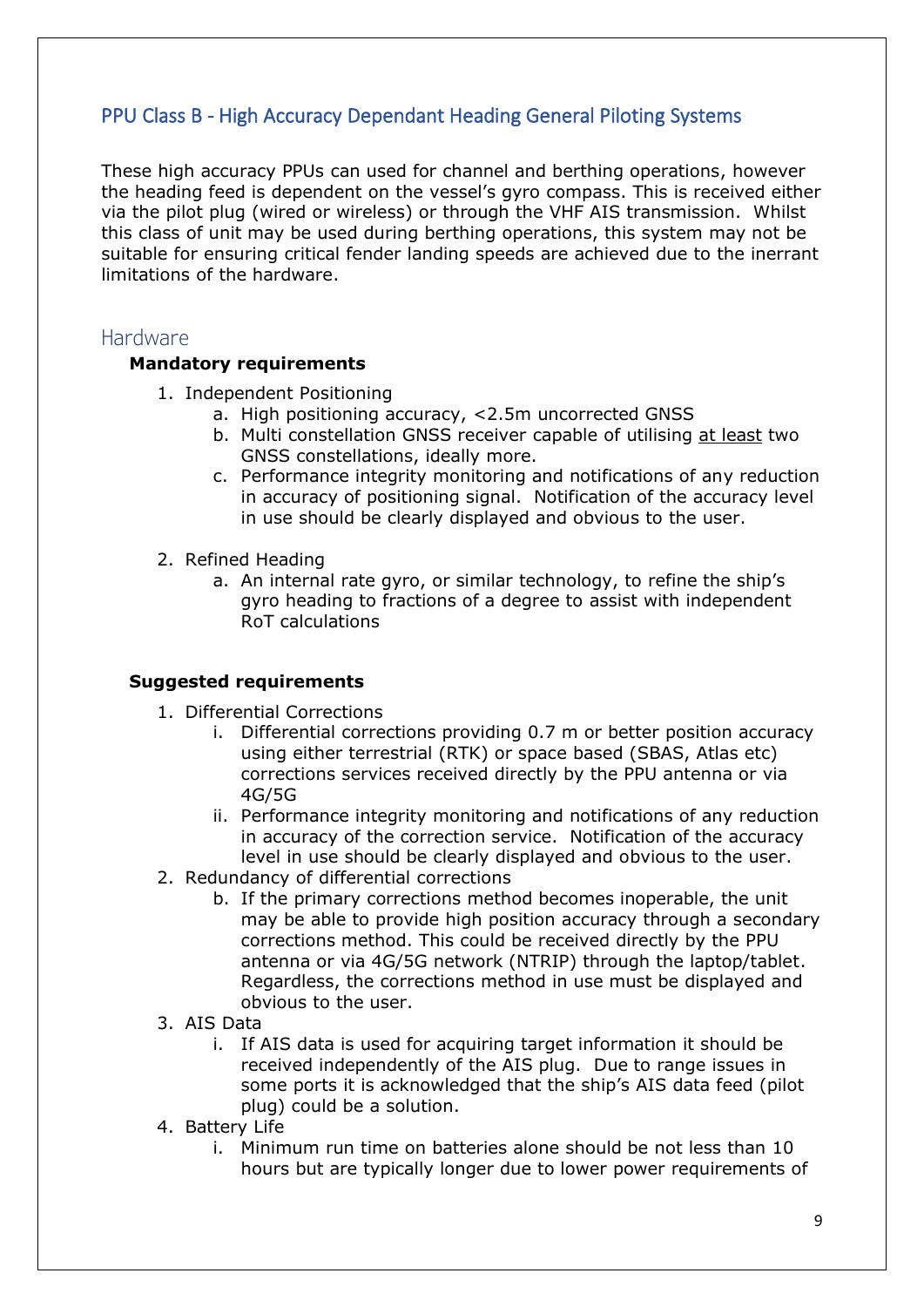single antenna systems. Port specific requirements may necessitate longer run times or interchangeable batteries.

- 5. Weight
	- i. Gross weight should not exceed 3kg

#### <span id="page-9-0"></span>Software

#### **Mandatory requirements**

- 1. Software Design
	- a. Designed for precision pilotage and berthing
	- b. Display a customisable ship predictor based on independent heading, CoG, RoT, SoG, drift and optionally a roll sensor
- 2. Alarms
	- a. Display an unambiguous visual and audible warnings when position and/or heading accuracy falls below a set threshold or there is any other threat to the integrity of the displayed data
	- b. The software must have robust performance monitoring and error display, and be configurable by the user
- 3. Charts
	- a. Must be capable of displaying official electronic charts (ENCs)
- 4. Routes
	- a. The software must be capable of displaying full route information equivalent to that of an ECDIS, including waypoints, turn radius and cross track margins
- 5. Tides
	- a. The software must be capable of making allowances for tide height. This can be manual, automatic (based on predictions) or in the best case, live data
	- b. It must be obvious whether the displayed depth contours include or exclude tide height (as in ECDIS).
	- c. The software should be capable of displaying safe navigable water based on ship's draught, UKC allowance and height of tide.
	- d. The software should be capable of integrating with a live UKC feed
- 6. Playback feature
	- a. The software must have the ability to playback past recordings

- 1. Docking Mode
	- a. Specific docking/berthing information display
	- b. Indicate ship's speed along longitudinal & athwartships axis (bow and stern)
- 2. Meeting Points
	- a. Have the ability to display meeting points on same route by ships on reciprocal courses, taking account of multiple legs (using AIS data).
- 3. Docking lines
	- a. Have the ability to define and select docking lines showing the distance from the ship to the berth or any other designated feature
	- b. Have the ability to toggle between knots, m/sec or cm/sec for closing speeds
	- c. A docking speed alarm
- 4. Recording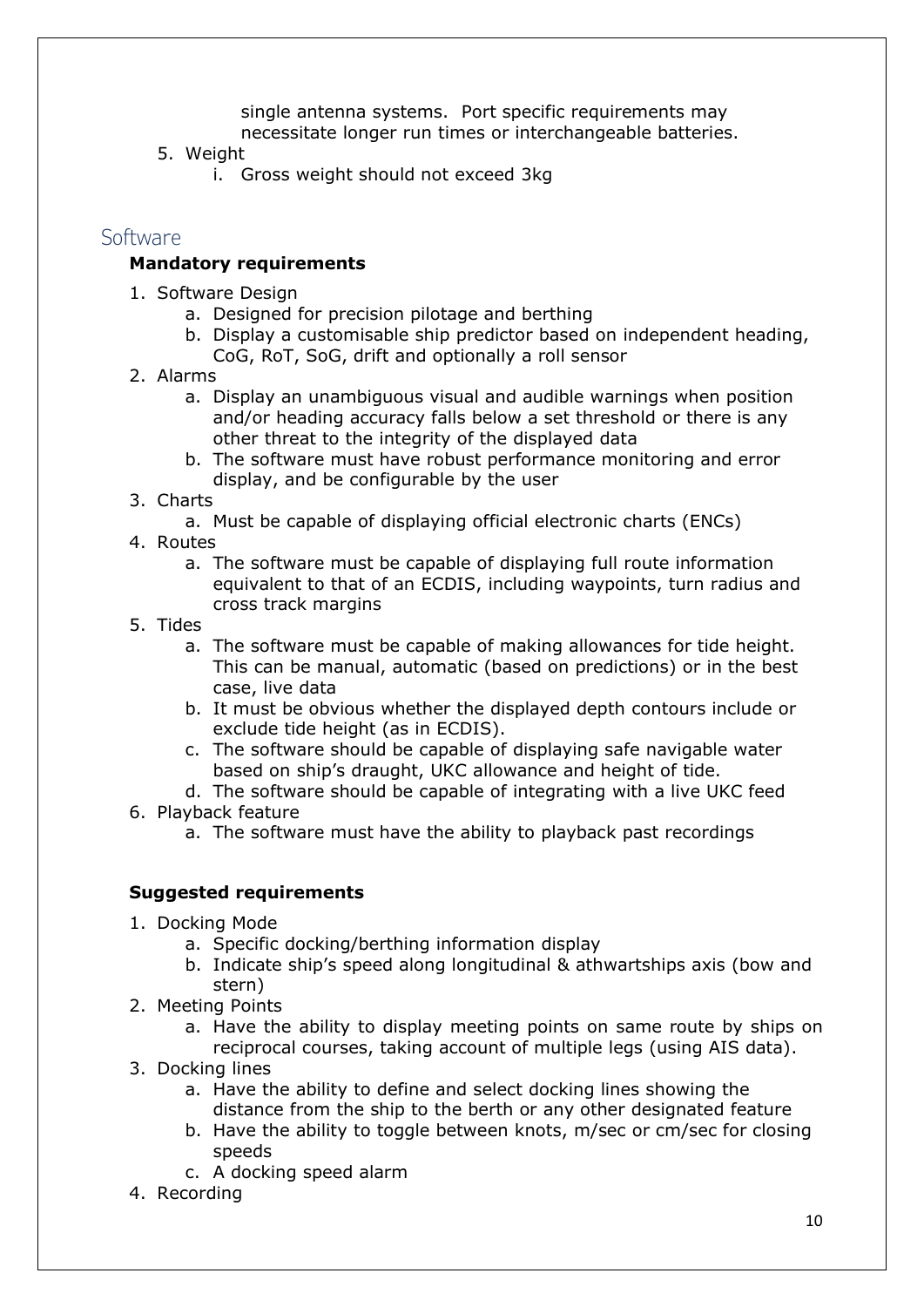- a. The software should automatically record on start up.
- 5. Voice and video
	- a. The software may be capable of recording voice and optionally video.
- 6. Bathymetric Charts and Overlays
	- a. Have the ability to display Bathymetric Electronic Charts (bENCs) and engineering drawing files (such as dwg, dfx)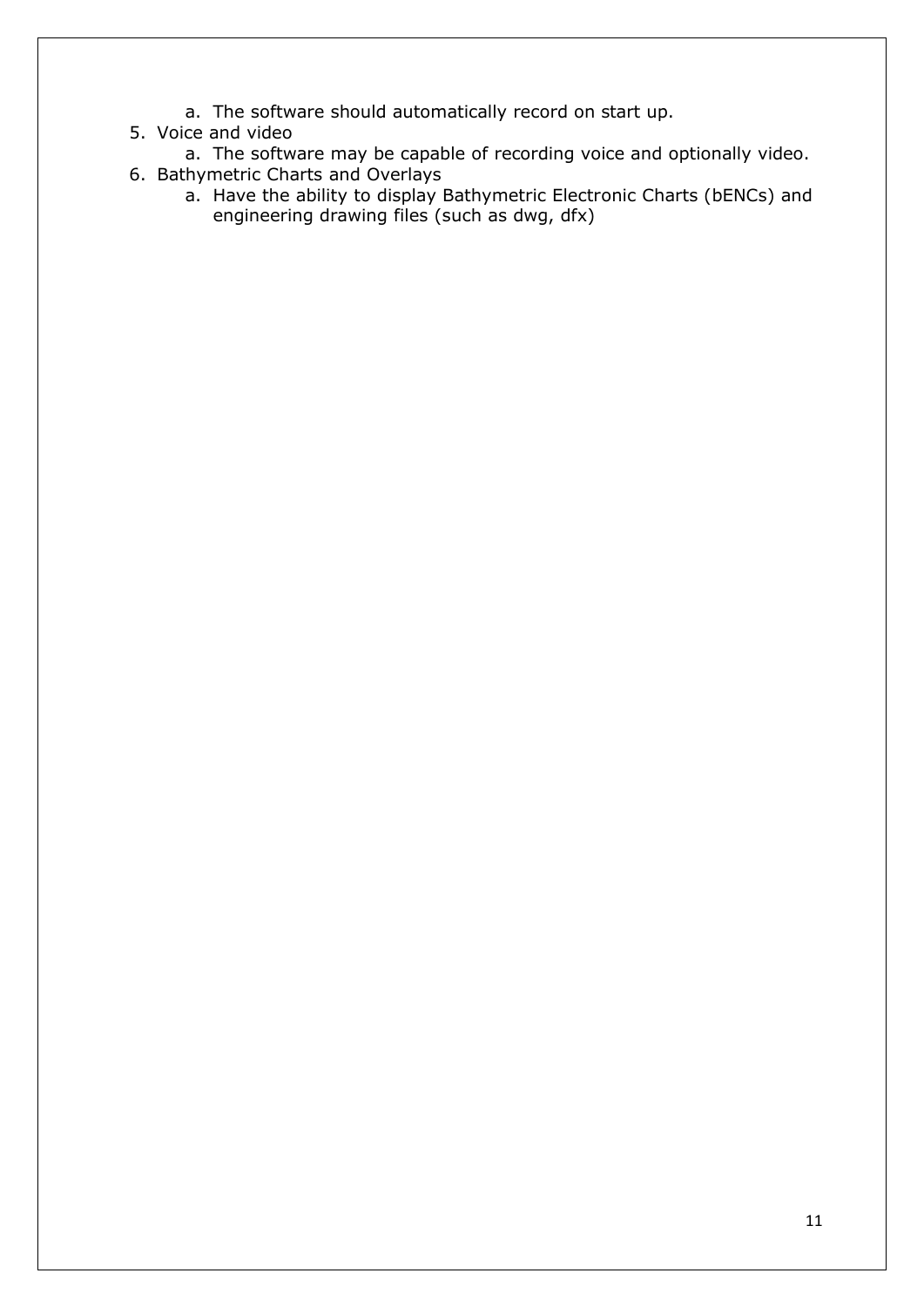## <span id="page-11-0"></span>PPU Class C: Ship Dependent Navigation Systems

These systems only augment and refine the ship's gyro feed to give independent rate of turn. Position, speed and heading are derived from the ship via the transmitted AIS signal or the pilot plug and display on professional PPU software. They are only suitable for general navigation pilotage and should not be relied upon for narrow channel or berthing operations.

CAUTION - this technology is NOT recommended by AMPI for port pilotage, pilotage in confined waters or in situations where high accuracy position information has been assessed as a requirement. This method relies on the ship's AIS equipment and is subject to

- 1. position latency
- 2. lack of differential corrections
- 3. offset errors

#### <span id="page-11-1"></span>Hardware

#### **Mandatory requirements**

- 1. Refined Heading
	- a. An internal rate gyro, or similar technology to refine the ship's gyro heading to a tenth of a degree to produce independent RoT calculations with an accuracy in the region of 0.5 degrees/min
- 2. Auto Tx Pin Detection
	- a. The unit must be able to detect and correct faulty AIS plug wiring

#### **Suggested requirements**

- 1. Wireless transmission to PPU display
	- a. Utilising either Bluetooth or WiFi to transmit the position, heading, AIS and RoT data to the pilot's laptop/tablet
	- b. Performance integrity monitoring and notifications of any interruption to the AIS signal
- 2. Battery Life
	- a. Minimum run time on batteries alone should be not less than 10 hours but nonetheless be sufficient for the intended duration of the pilotage. An external power supply or additional batteries should be considered
- 3. Weight
	- a. Gross weight should not exceed 0.5kg

### <span id="page-11-2"></span>Software

#### **Mandatory requirements**

- 1. Software Design
	- a. Designed for professional piloting use
	- b. Display a customisable ship predictor based on independent heading, CoG, RoT, SoG, drift and optionally a roll sensor
	- c. Have the ability to correct erroneous AIS antenna offsets.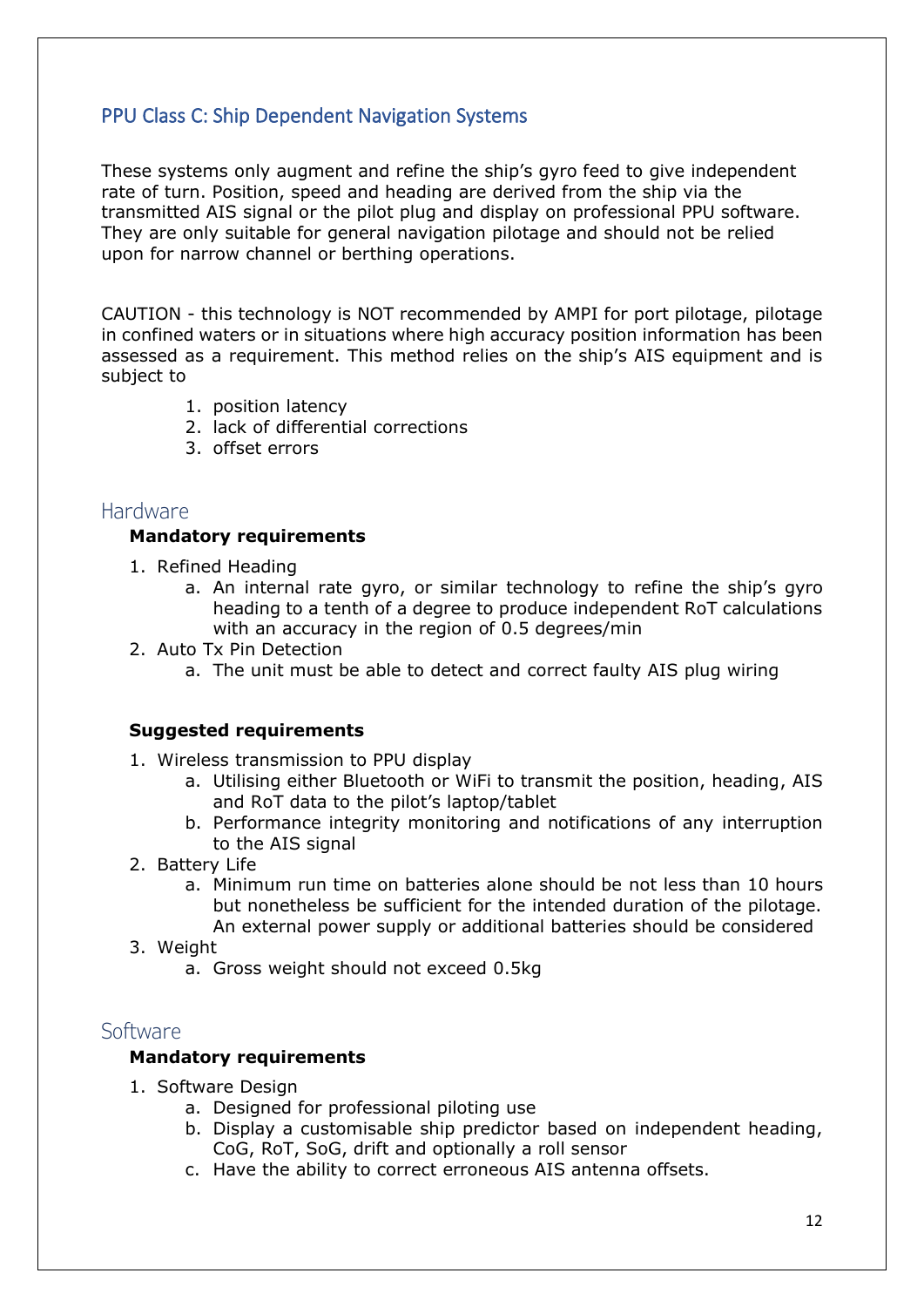- 2. Alarms
	- a. Display an unambiguous visual and audible warnings when position and/or heading accuracy falls below a set threshold or there is any other threat to the integrity of the displayed data
	- b. The software must have robust performance monitoring and error display, and be configurable by the user
- 3. Charts
	- a. Must be capable of displaying official electronic charts (ENCs)
- 4. Routes
	- a. The software should be capable of displaying full route information equivalent to that of an ECDIS, including waypoints, turn radius and cross track margins
- 5. Tides
	- a. The software must be capable of making allowances for tide height. This can be manual, automatic (based on predictions) or in the best case, live data
	- b. It must be obvious whether the displayed depth contours exclude tide height (as in ECDIS) or include it
	- c. The software should be capable of displaying safe navigable water based on ship's draught, UKC allowance and height of tide
- d. The software should be capable of integrating with a live UKC feed 6. Playback feature
	- a. The software should have the ability to playback past recordings

## <span id="page-12-0"></span>3. PPU EQUIPMENT & SOFTWARE SPECIFICATION

### <span id="page-12-1"></span>Overview

Having separated the Very High and High Precision Berthing PPU systems from the low accuracy Navigation Systems and identified the risks in relying solely on the AIS for position, the next step is to look at the equipment itself.

The main components are

- Display Device
	- o Laptop/tablet
- PPU Software
	- o Takes the raw NMEA data and converts it into a user interface display
	- o The display software is also usually responsible for collating the necessary data for displaying a predictor
- Position Sensors
	- $\circ$  One or more GNSS receivers ideally utilising a minimum of two or more satellite constellations
- Independent Heading
	- $\circ$  Sensors utilising long baseline or carrier wave phase shift methods for resolving independent heading. This may be augmented by an internal rate gyro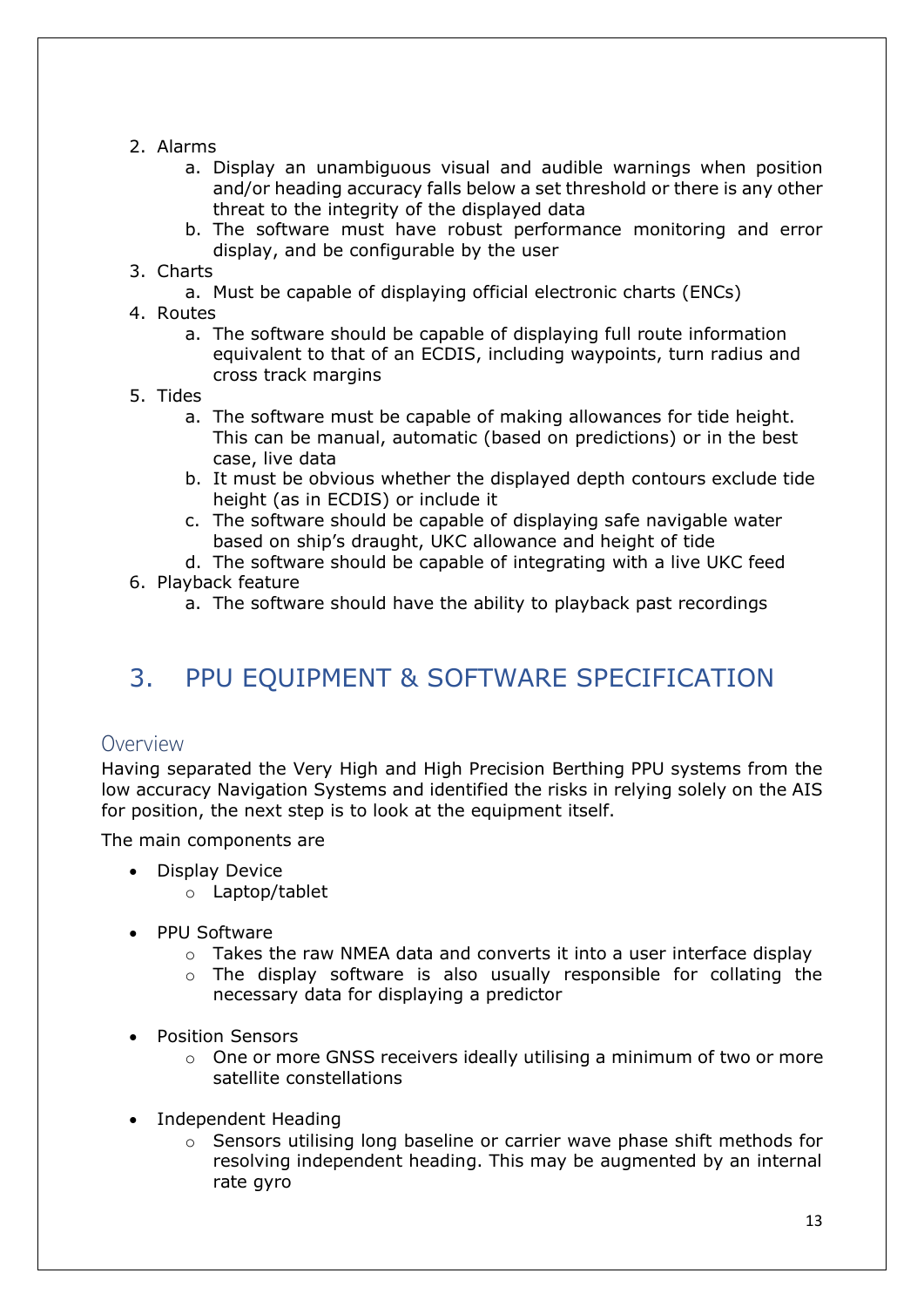- $\circ$  The long baseline method requires a reasonable separation of antenna to achieve accurate heading, in the region of 20m
- $\circ$  Phase shift method uses the doppler shift of the carrier wave frequency coupled with a known and exact distance between the antenna. An approximate minimum distance of 1.5m is required for accurate heading calculation. The more satellites in view, the quicker heading is established and the more stable it is.
- Processor/Controller/Other Sensors.
	- o The processing unit may be housed separately or incorporated into the receiving antenna. This element processes the sensor inputs, handles communication between the components and outputs the data to the laptop/tablet wirelessly. It also takes in information from any other sensors like AIS, IMU, RTK or other correction methods, processes it and applies it to the output display.
- Rate Gyro or Rate of Turn Generator
	- $\circ$  Used in non-independent systems to refine the vessels gyro output.
	- o Used in independent heading systems as a comparator.
	- o Can take the place of processor/controller transmitting data to the device

## <span id="page-13-0"></span>PPU Display Unit (Laptop/Tablet)

Displays must be selected appropriate for the pilotage application, from ultralightweight tablets, rugged laptops to hand-held devices. Standardisation is desirable within a group.

- Battery runtime must be sufficient for the expected pilotage length. Spare batteries or external power supplies should be considered where appropriate. It should be noted that one of the most power hungry aspects of the display is the selected display brightness. Reducing the brightness slightly can have a major impact on battery life. Manufacturer's quoted runtime should not be relied on and real world testing should be used to assess actual battery life.
- Each pilot may have their own dedicated display unit or at least have familiar default settings if the software does not provide individual user profiles for pilots to log into.
- Whether the PPU display units is dedicated to that purpose alone or used as a multi-purpose device is a decision to be made by the pilotage provider with due consideration to the risks/benefits of each option.
- Ability to dim the night screen to a point where it does not interfere with the night vision of personnel on the bridge.
- Display units used outside a protected environment for berthing assistance must be viewable in bright sunlight.
- Display units used outside a protected environment for berthing assistance should be weatherproof and capable of operating at extreme temperatures.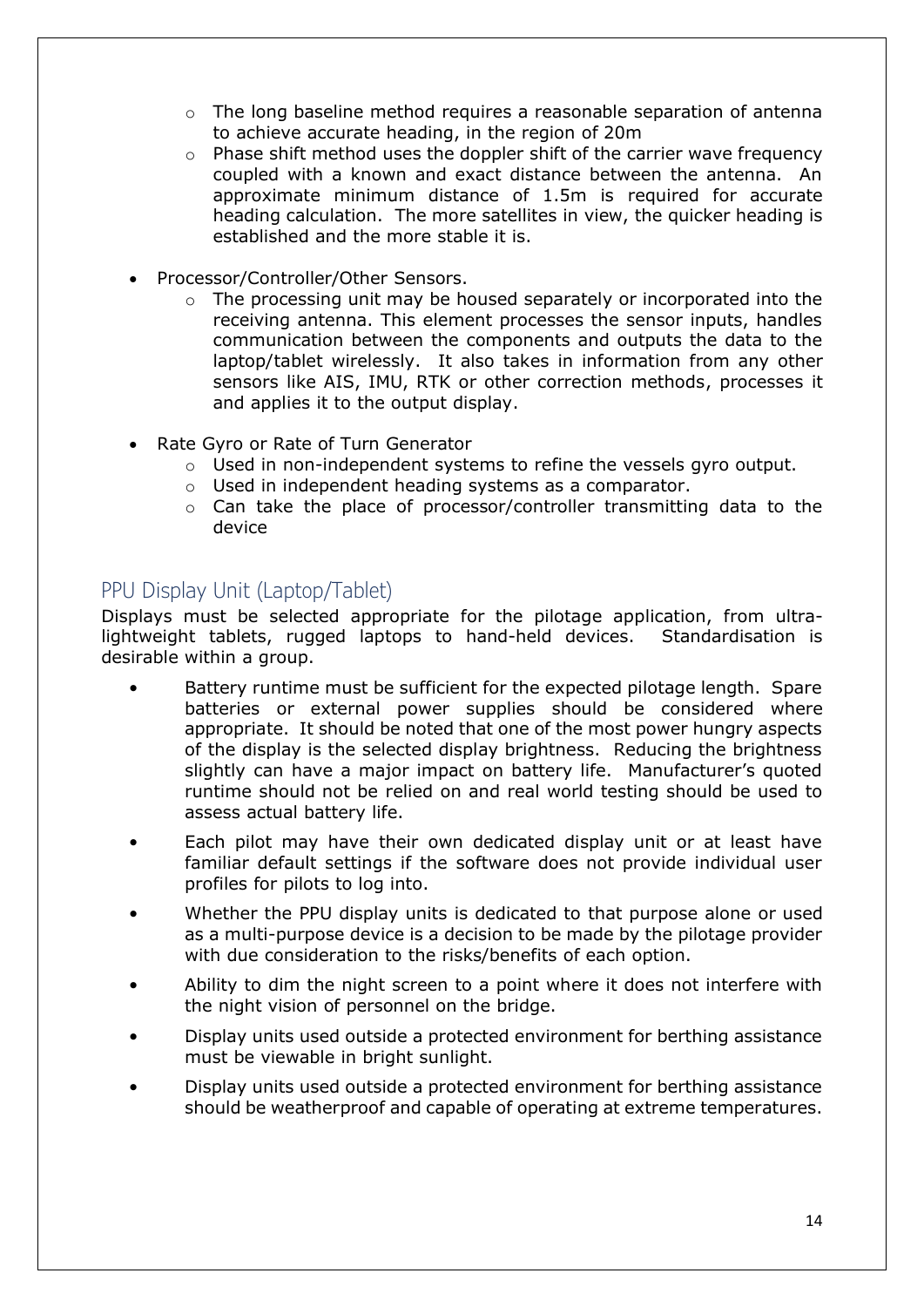### <span id="page-14-0"></span>**Accuracy**

Very High and High Accuracy PPUs provide a powerful addition to the eye during precision berthing operations where landing speed must be carefully monitored.

The availability of SBAS, RTK and other shore-based position correction systems have given a major boost to precision piloting systems. The high accuracy and compact unit size available in Class B PPUs make them a very popular lightweight option with positioning accuracy comparable with Class A.

Whilst on the face of it centimetre accuracy may seem excessive, it is not just the position information that is of value. It is the fidelity of the prediction and the motion of the ship's extremities that are enhanced by this high precision. Higher precision means less smoothing and more accurate motion prediction.

### <span id="page-14-1"></span>The Positioning/Heading Sensor

The most significant issue with carrier wave phase measurements (the basis of heading calculations) is multipath error. To avoid both multipath and other interference, good siting of antennae is important and a clear view of the sky essential.

Transmission between the positioning/heading sensor, processing unit and display unit is currently either Bluetooth or WiFi. There are advantages and disadvantages to both of these wireless technologies. WiFi is reported to be subject to more interference but has the advantage of longer range while Bluetooth is reported to be more stable but has less range. Bluetooth draws less power than Wi-Fi.

Antenna setup and the connection to the laptop must be simple, able to be done in the dark and take no more than two minutes.

## PPU Software

PPU software falls into two main categories.

- 1. Of the shelf software, designed to be compatible with many types of PPU hardware.
- 2. Proprietary software which is designed to be used exclusively with a particular brand of hardware,

Should you select hardware which uses proprietary software you need to be aware that you are stuck with that software for the life of the unit. You must therefore be careful to ensure that the software meets the needs of your operation. Conversely, proprietary software may offer features or capabilities specifically designed for the hardware it's paired with and therefore may be a better choice

PPU software is now becoming less standalone and more networked. Charts, updates and routes can be updated and distributed from a central server rather than having to be applied to each laptop individually. Internet connectivity is increasingly becoming a requirement of normal software use. Indeed, it is not unusual for the software to be polled over the internet to comply with license requirements.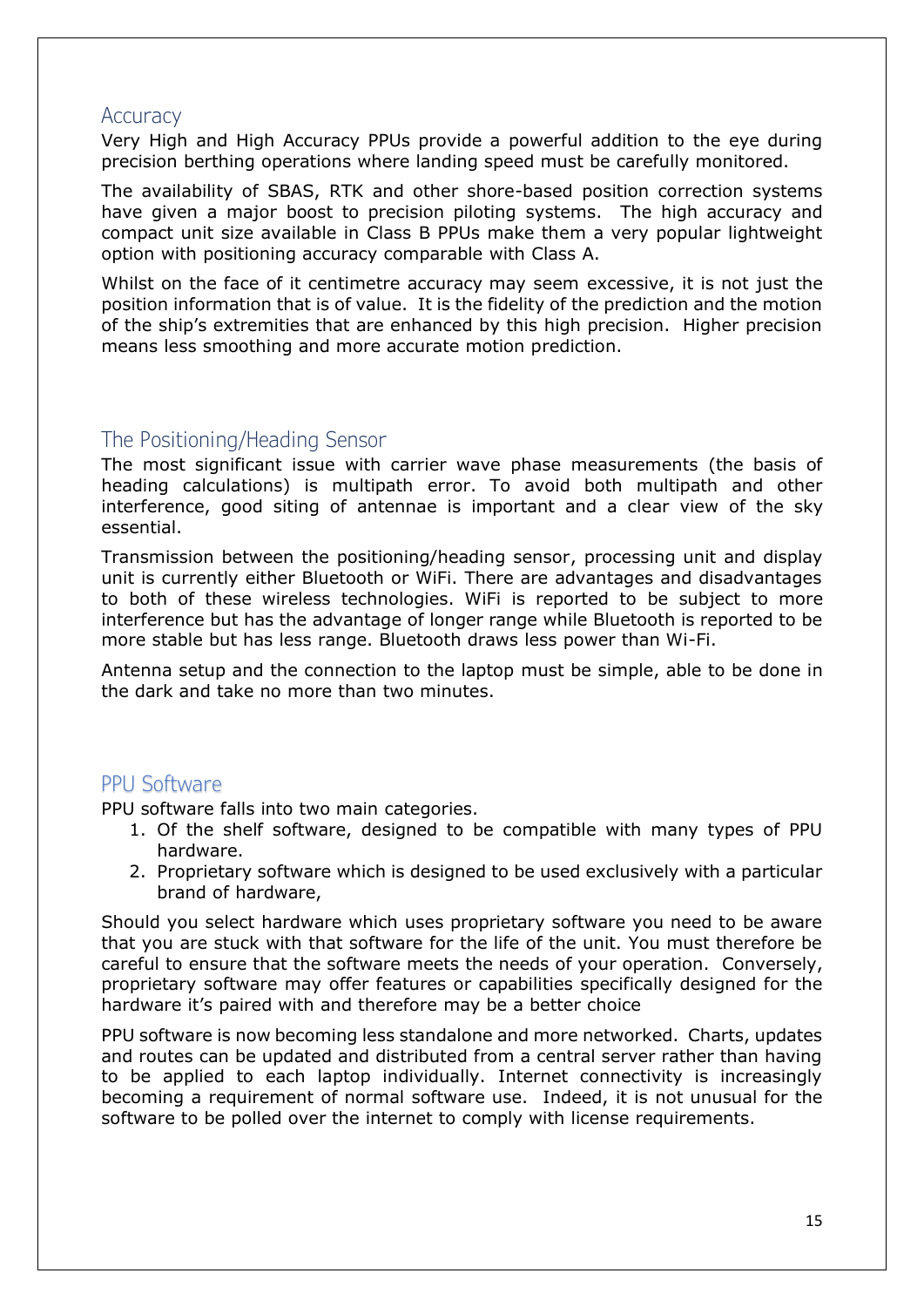### <span id="page-15-0"></span>Motion Prediction

PPU software for Class A and B must provide a visual presentation to user, of the vessel's predicted future position. This prediction, to be of any use, must be based on a number of pieces of data including COG, SOG, RoT, longitudinal speed, drift and roll.

It is important that Pilots understand that the predictor is not intelligent. It depicts an instantaneous display of the likely position of the ship with the assumption that nothing changes. Given that it is based on historical data, the predictor itself is also marginally historical in its derivation.

## <span id="page-15-1"></span>Speed Over Ground vs Ship Speed (2D)

It is imperative when Class A/B software is providing docking information that the ship's speed is displayed longitudinally and athwartships. Furthermore, the speed athwartships of the bow and stern of the vessel should be differentiated. Ship's speed should be displayed both numerically and graphically (vector line).

This is opposed to the default speed over ground (SOG) vector which indicates the speed of the travel of a defined point on the vessel – irrespective of ship's heading and rate of turn. SOG when manoeuvring can be misleading, and this Code hopes to highlight the absolute need for actual vessel motion to be displayed. Additionally, the ship's motion as viewed from the berth is also possible (see fig 1). That is, the ship's bow for example, may be swinging away from the berth but the vessel overall is closing. It should be noted that not all PPU software is capable of providing this critical information.



*Fig 1. Despite the bow moving to starboard at 0.69kts, viewed from the wharf it is still closing at half a knot.*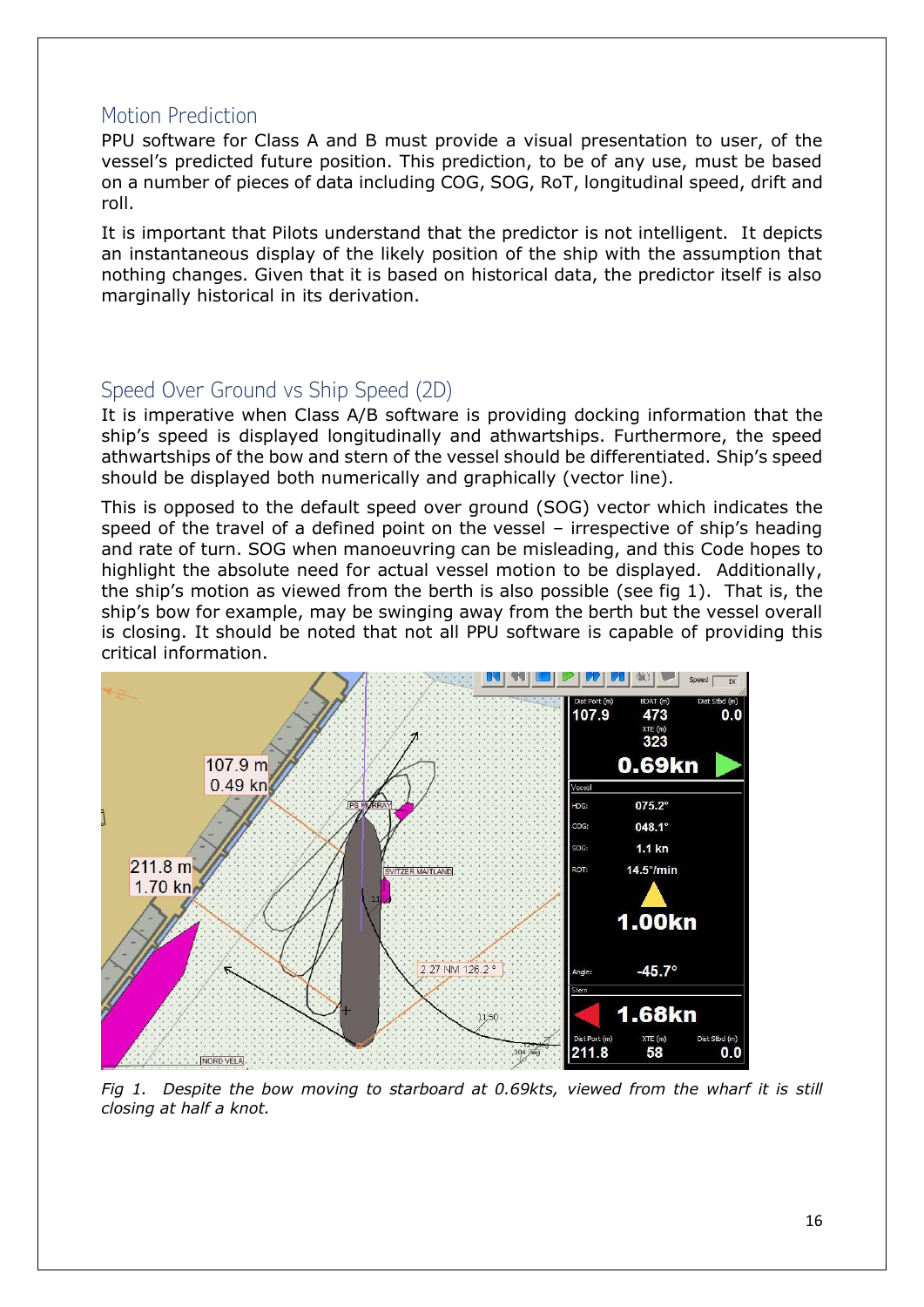## <span id="page-16-0"></span>Safety Alerts

In addition to the software requirements the following safety related criteria should apply to all PPUs:

- Software must display an unambiguous visual and audible warning when position accuracy falls below a set threshold
- Software that reverts to DR mode, even for short periods, must immediately alert the pilot
- Software must be configurable so that a pre-selected default display, scale, route and layout will appear every time on start up with the minimum input from the pilot
- Software that is set up to allow user selectable layouts must have a default setting. This default setting should be the Standard Mode to revert to known setting parameters
- Integrity monitoring of positioning data, from whatever source, is essential
- Ability to record voice with PPU data is a great benefit for training, debriefing, conducting checks and incident learnings
- PPU data should be protected and archived

These basic recommendations should provide a safe platform and reduce known risks without becoming overly prescriptive and stifling innovation.

## <span id="page-16-1"></span>**Weight**

Class A equipment is typically larger and heavier than dependent heading systems due to the requirement for two sensors (position and heading) and a differential corrections receiver.

With the advent of satellite based augmentation and miniaturisation in general, size and weight have reduced considerably in all equipment categories. With differential corrections being available through the internet, some smaller and less expensive equipment can be very accurate indeed.

Equipment weight is a serious consideration as Pilots will be reluctant to carry heavy gear day in, day out. Excessive weight may also lead to health and safety concerns while transferring equipment between the launch and piloted vessel.

Equipment weight is primarily a problem for older Class A equipment, however there are High Precision Berthing Systems now available that weigh in at less than 2kg (without laptop).

In the Class B equipment category well established PPU suppliers have sensors weighing less than 1kg which come with a high level of accuracy with the addition of SBAS and/or RTK.

## <span id="page-16-2"></span>Set-To-Work

Set-up time for any PPU equipment should be no more than a few minutes in the hands of a well-trained pilot. The laptop computer should be capable of being prepared with ship details in advance and left in standby mode until needed. The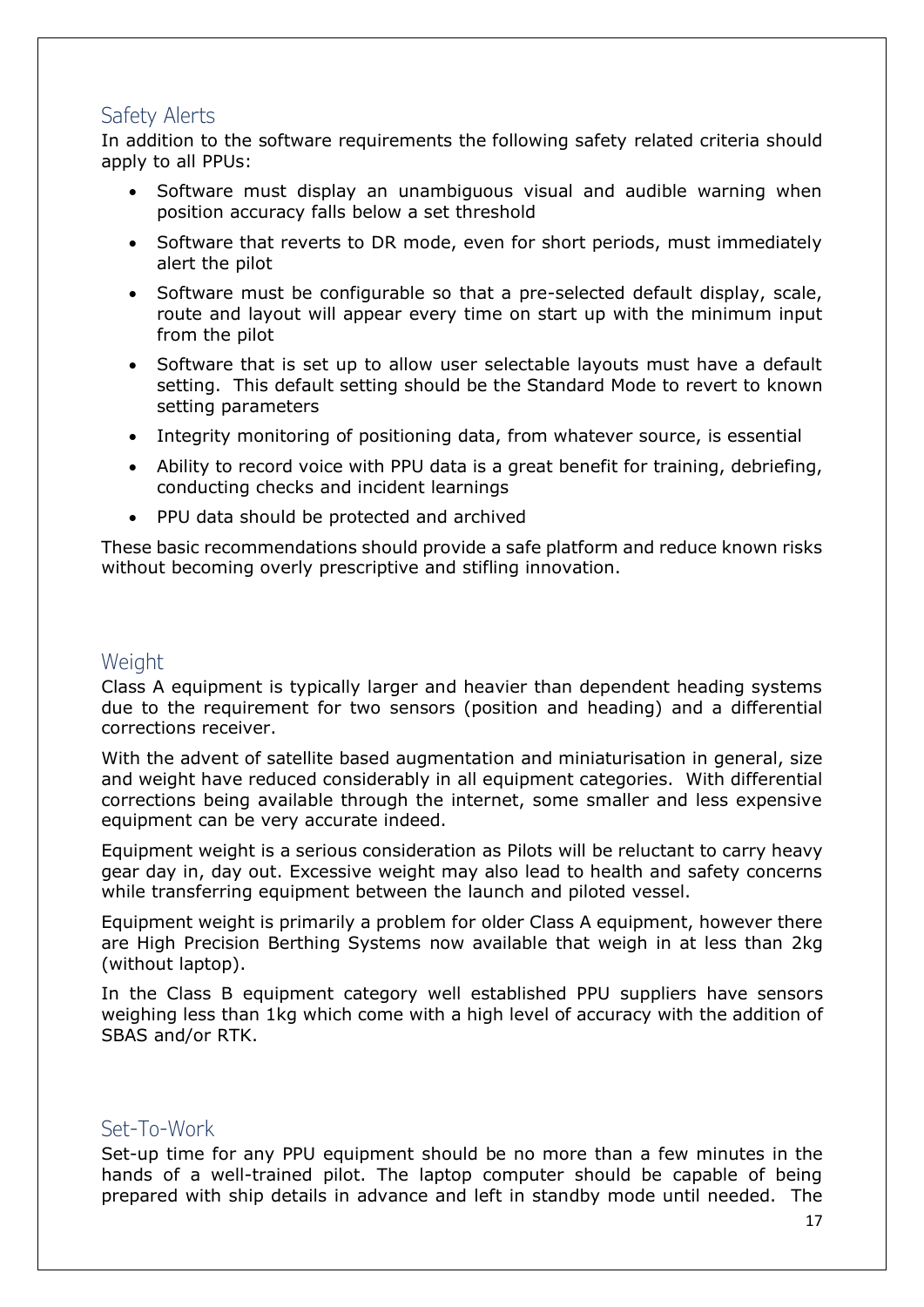automatic population of ship details from AIS is increasingly a facet of quality software and is a good time saving feature.

## <span id="page-17-0"></span>**Portability**

The PPU bag or case should be fitted with snap hooks to allow securing to the pilot boat and quickly attaching to the heaving line during transfers. The carry case or bag should be waterproof, buoyant and have retro-reflective tape applied to each side. Bags have the advantage of being lighter than cases and less likely to cause injury to those on the launch as well as the ship's crew having to heave the equipment up the ship's side. For this reason, bags are favoured for transfers to and from launches.

## <span id="page-17-1"></span>Reliability

PPUs from reputable suppliers are designed to be reliable and robust.

In some cases, pilots have unwittingly ended up with equipment that is poorly designed or unsuitable. The combination of GNSS, WiFi, UHF, DGPS, AIS and RTK signals squeezed into a small case can create signal "noise" problems that can result in erratic and unreliable service. Interference has been also known to occur from port communication radio links in poorly designed equipment.

Pilots faced with unreliable equipment will soon lose confidence, and therefore interest. It is imperative that extensive trials are done before acceptance.

- Logbooks should be kept of PPU use and faults noted.
- Maintenance should be planned and documented.
- Unreliable equipment should be repaired or replaced promptly.
- A designated person should be responsible for scheduled maintenance.

## <span id="page-17-2"></span>The Pilot Plug Connector

When connecting to the pilot plug for the purposes of obtaining ships heading, the use of a wireless connection is recommended. Benefits include protection from an electrical spike damaging the display unit in the event the pilot plug is wired incorrectly. The wireless connection has the major advantage of allowing unfettered movement on the bridge and allow the PPU to be located in the most convenient conning position.

- The pilot plug connector should have the ability to indicate the pilot plug is operational and, when necessary, correct any wiring anomalies.
- Battery life must be adequate for the intended pilotage

**It is recommended that AIS data not be relied on for positioning and that it always be augmented by an independent GNSS position input.**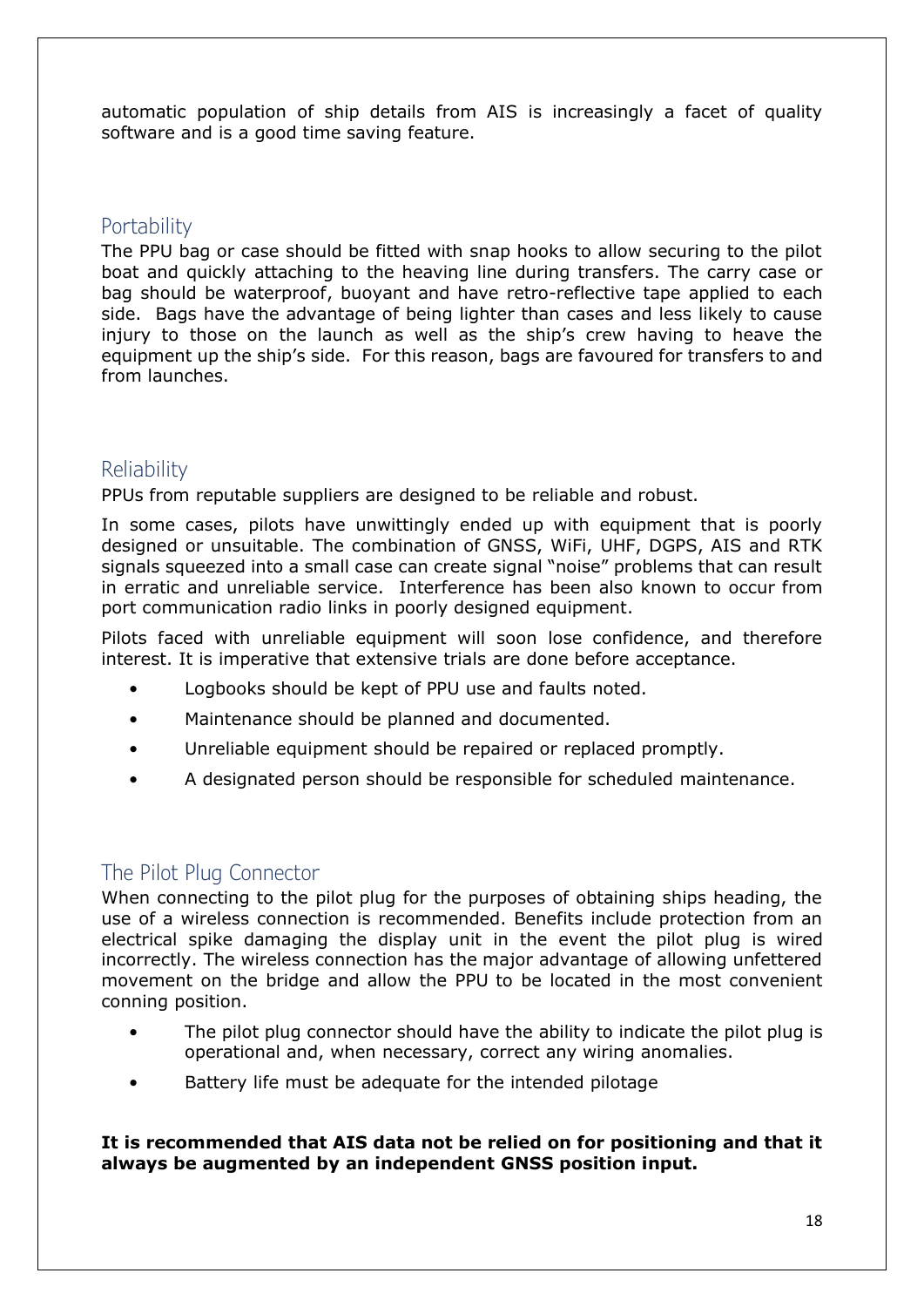## <span id="page-18-0"></span>Compass Safe Distance

PPU equipment should be labelled with 'Compass Safe Distance' for those rare occasions when the heading and positioning sensors used with Class A equipment are deployed on the monkey island and placed within 5m of the magnetic compass.

• PPU manufacturers should provide compass safe distance information.

## <span id="page-18-1"></span>Intrinsic Safety

On tankers, the bridge and bridge wings are designated safe areas. As long as the PPU does not transmit at power in excess of 1 watt there should not be an issue with intrinsic safety.

• PPU manufacturers should be required to provide transmission power output details to comply with equipment use in the safe area of a tanker.

## <span id="page-18-2"></span>Common Operating Picture

It is now possible for the pilot's PPU information to be shared in real time with third parties. For example, a VTS, Harbourmaster, tugs, or an incident control centre. Fully integrated port wide systems which allow for the real time sharing of this information are already available. It can also be done with widely available screen sharing software at virtually no cost. This opens up a whole range of opportunities for improved safety but also introduces new risks and distractions which should be carefully considered and incorporated into policy.

## <span id="page-18-3"></span>**Policy**

The pilotage safety management system is the obvious home for policy and procedure around PPU.

PPUs clearly add to a pilot's situational awareness and their use should be strongly encouraged. However compulsory carriage for example, whilst an admirable goal, requires a variety of elements to be considered. For example, training (setup, working use, technical understanding, troubleshooting etc), certification (record keeping), ongoing competency assessment and guidance around equipment failure.

All of this should be captured in the pilotage provider's safety management system, along with the relevant procedures.

As mentioned earlier in this document, decisions need to be made around whether or not the laptop/tablet is dedicated to PPU use, or is allowed to be used for other pilotage related tasks (e.g. weather, scheduling, eMPX). Individual issue versus common user equipment should also be a conscious decision.

All of the above should be considered in the context of the specific pilotage needs and the risks of the port in question.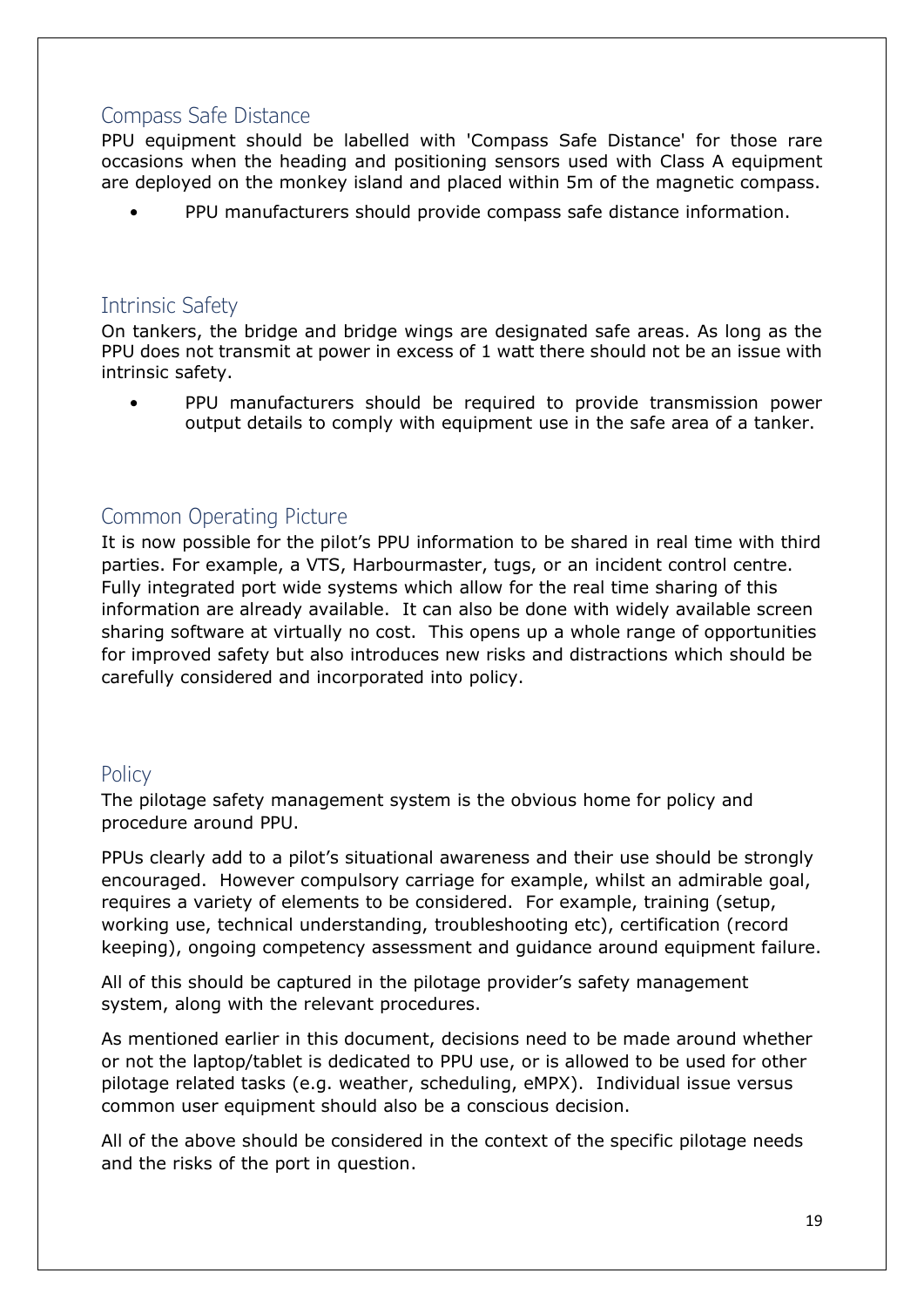## <span id="page-19-0"></span>4. CHARTING (see Appendix 2 for Definitions)

Charting used should provide the highest level of accuracy available. There are a range of different chart options, however for pilotage purposes the official Australian Hydrographic Services (AHS) Electronic Navigation Charts (ENC) should be used unless a more suitable alternative exists. Privately produced charts are also acceptable and may provide an excellent solution, however there are additional considerations with these charts.

- 1. Ongoing updates. Is the charting company capable or has it been engaged to provide updates?
- 2. The ship will not have the same chart on their ECDIS.

### **Updating**

This is the final piece of the PPU jigsaw. All the good work done on equipment selection and training can be undone in an instant if the displayed chart is out of date. Keeping charts up to date across multiple devices is a challenging area. Systems must be developed to ensure this is done regularly. Failure to do so may result in liability issues for the pilotage provider in the event of an incident.

#### **Suitable Charts.**

- Where Official ENCs exist and are sufficiently detailed, these are the preferred charts.
- Just because charts are "Official", do not assume they will be absolutely accurate until thoroughly checked – particularly in confined water. Zones of Confidence (ZOC) should be known and their associated uncertainties taken into account during planning and piloting. For completeness have a hydrographic surveyor check accuracy.
- Official ENCs sometimes do not have sufficient detail for port pilotage. The accuracy of individual ENCs is indicated by their Nav Purpose number.
- A. Nav Purpose 6 denotes Berthing levels of detail.
- B. Nav Purpose 5 is Harbours and Approaches.
- C. Nav Purpose 3&4 is for Coastal Navigation.
- The third character in the ENC chart title is the Nav Purpose indicator. AU5\*\*\*\*\*\*.\*\*\* indicates this is a Nav Purpose 5 (Harbours and approaches) chart.
- Level 5 ENC charts exist for pilotage purposes and are available from the Australian Hydrographic Services. At time of writing, Level 6 Berthing ENCs are being produced for some ports.
- Ideally the Pilot PPU and the ships ECDIS will be using the same highly detailed ENC.
- The lack of commonality should not be allowed to preclude the use of higher quality information when it is available to the Pilot, but all parties need to be aware of any differences that may be present.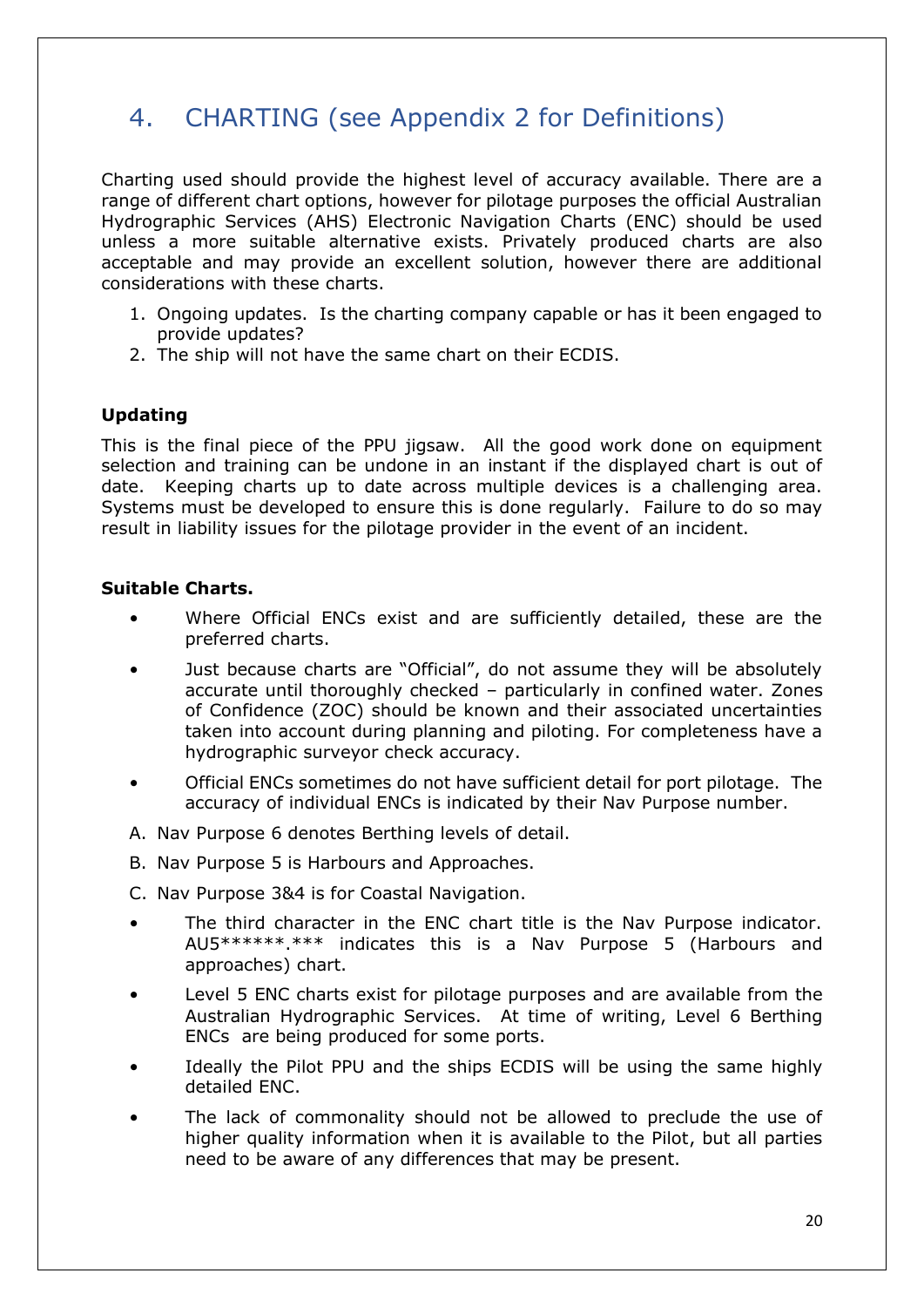• Official Pilotage ENCs with at least 1m density contours, 50m spaced soundings, 4000 compilation scale and no dredged areas with maintained depths should be aimed for use with PPU class A & B.

In Summary

- Always use the most accurate charts possible.
- Keep charts up to date.
- Nominate a responsible person to monitor chart developments and manage updates.
- Use Official Charts whenever possible.

## <span id="page-20-0"></span>5. TRAINING

Without proper initial training and ongoing refresher training/assessment the true benefits of PPU equipment may well go unrealised. Incidents where PPUs have been available but not utilised indicate that there is disconnect between some pilots and the enhanced situational awareness that PPU provides.

In spite of the absence of a specific regulatory requirement that a pilot be trained in the use of a particular piece of equipment, the inability to competently use an available resource, particularly one brought aboard by the pilot, has the potential to constitute negligence.

ECDIS training provides a good grounding in the basics of electronic navigation and satellite positioning. AMPI recommend all pilots have this as a foundation certificate.

Pilots should undergo specific training on their equipment and software prior to use on the water. The manufacturer, a third-party trainer or an instructor pilot should deliver this initial training.

After initial training, ongoing currency should be maintained by using the PPU in challenging conditions in a bridge simulator. Such advanced training would be "in context" and would include abnormal scenarios where either the PPU or shipboard sensor accuracy degrades. On completion, the pilot should be familiar with the equipment, competent in its use, be able to cope with abnormal situations and troubleshoot basic problems.

Pilots should receive supplemental instruction any time their hardware or software configuration has undergone appreciable change. Formal training on the PPU equipment should be incorporated with regular checks and skill updates.

Training should address the following:

• Pilotage providers need to comply with PPU training as required by the industry regulator.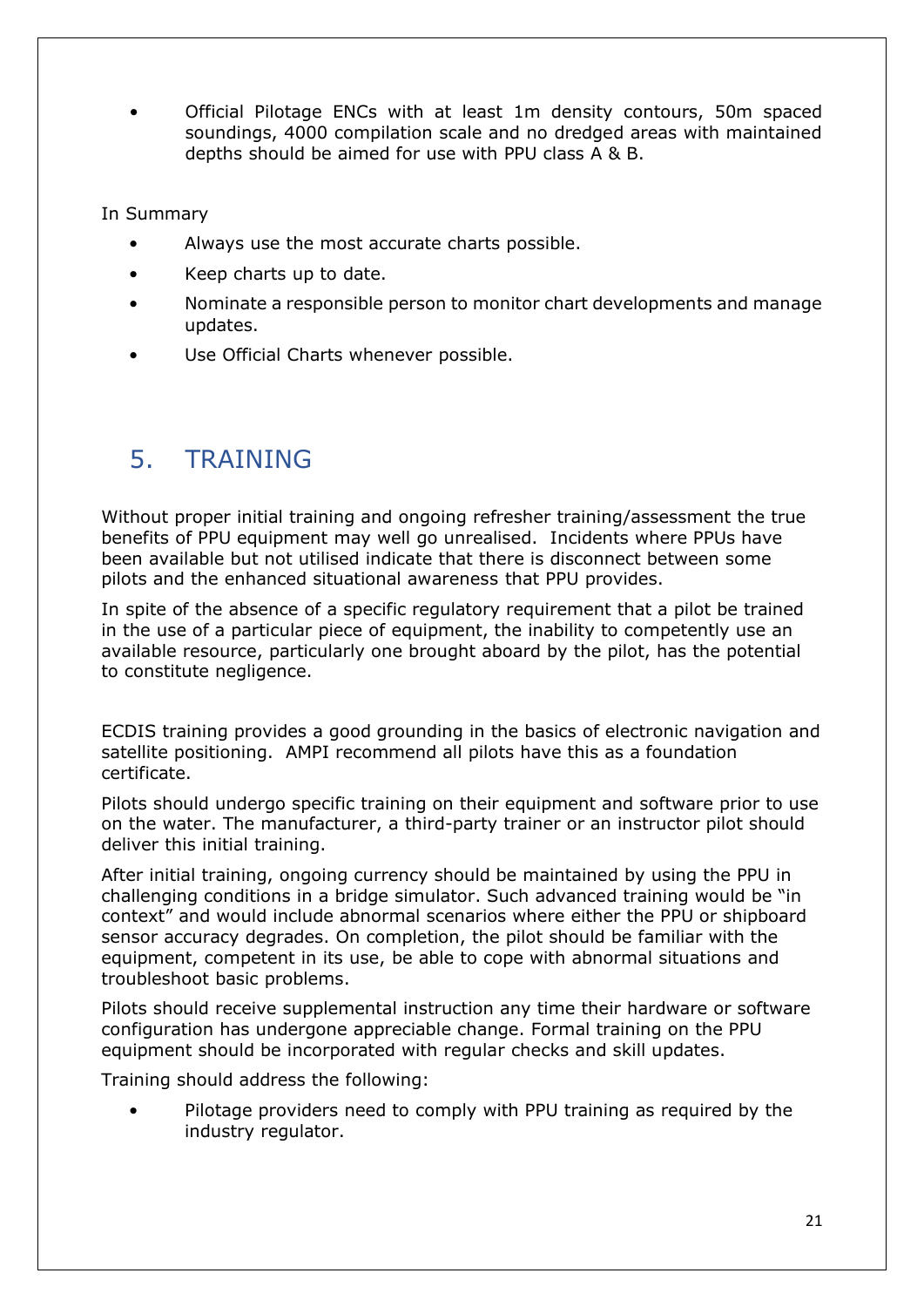- In the absence of specific regulatory training requirements, the pilotage provider needs to provide evidence of formal training and periodic PPU competency checks.
- Prior to using a new PPU the pilot should receive initial equipment specific training.
- After a familiarisation period the Pilot should be able to demonstrate the required level of competency. At this stage the Pilot can be given advanced training and further competency assessments.
- During scheduled simulator training, PPU should be incorporated into the exercises. Consideration should be given to specific PPU exercises involving blind pilotage, recognition of sensor degradation and troubleshooting.
- Pilots should be given PPU refresher training and checks incorporated into periodic peer assessments or pilotage checks.
- Whenever possible, PPU instructor pilots should be appointed from within the pilot group. These PPU instructor Pilots should initially receive extensive equipment specific training to equip them with the skills necessary to train and assess their colleagues.

## <span id="page-21-0"></span>6. STANDARDISATION

It is essential that all systems in a given pilotage area are as uniform as possible, contain and display the same waypoints, routes, and aids to navigation. In more extended pilotage areas, several routes may be appropriate. Changes are inevitable as skills and equipment are developed and more experience is gained. It is important that standard operating procedures are updated to reflect changes once new practices have been agreed upon and formally adopted.

Standardisation of equipment, training and procedures will produce the most consistent outcomes.

## <span id="page-21-1"></span>7. LIABILITY CONSIDERATIONS FOR PILOTS

Pilot services around the world have considered the issue of liability and the use of PPUs. The best protection against liability is to do the best possible job you can while piloting. Pilots should do whatever they can, and use whatever resources are available, to prevent an incident.

If an incident does occur, the law favours those who can show that they did their best rather than those who tried to avoid liability. It could be argued that there may be a case to answer should a PPU have been provided but not used, if it may have prevented an incident. Indeed, there have been several such cases in recent history.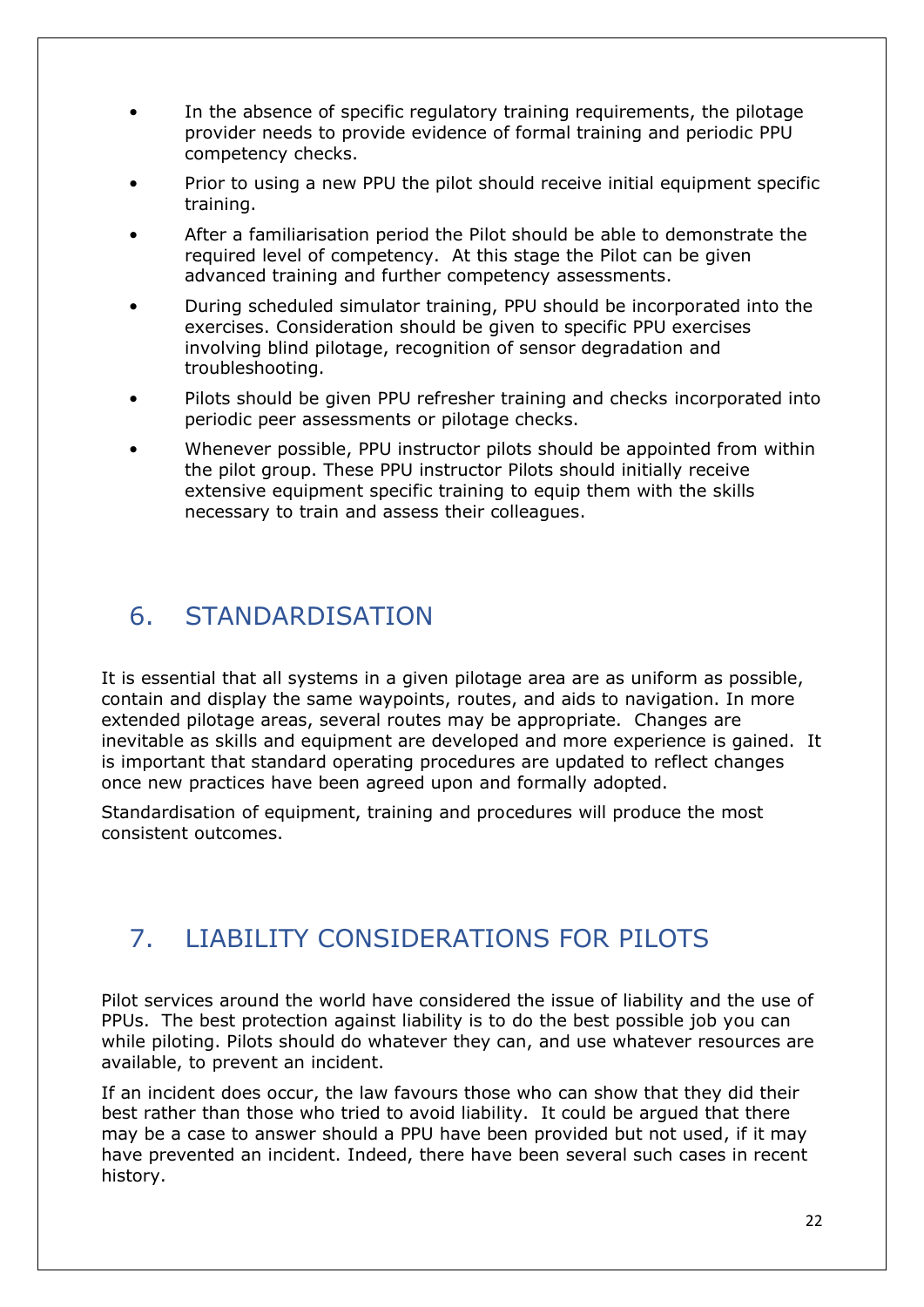Consider the following recommendations:

- 1. Receive formal training before using any PPU.
- 2. Develop a deep understanding of PPU functionality.
- 3. Integrate the PPU into your visual pilotage.
- 4. Align visual marks and wheel over points with the electronic passage plan
- 5. Develop systems for ensuring all units have up to date charts
- 6. Beware of over reliance or screen fixation.
- 7. Carry spare batteries and other ancillary equipment that may be needed.
- 8. Makes sure the system is working properly with routine checks.
- 9. Establish a system of periodic maintenance checks. Keep a log of usage and faults.
- 10.Consider placing ownership of maintenance with a separate, limited liability entity.
- 11.Do not use PPU equipment that is not sanctioned by the pilotage provider and/or authorised by the regulator.
- 12.Undertake all available training including blind pilotage exercises.

## <span id="page-22-0"></span>8. LIABILITY CONSIDERATIONS FOR PILOTAGE **PROVIDERS**

If it can be demonstrated that the use of a PPU may have prevented an incident, and that the pilotage provider has not supplied suitable equipment or training, there is potential for the provider to be held accountable. As PPU use is now widespread it can be deemed as good practice.

Clearly liability risks increase when a pilot is simply handed a PPU and dispatched to a ship without the complete framework provided by policy, procedure, training and updating.

## <span id="page-22-1"></span>9. SUMMARY

It is without question that the proper incorporation of PPU in pilotage adds to a pilot's situational awareness. This is especially true at night or where visibility is reduced. Its value in unplanned and abnormal events cannot be overstated. Due to these reasons alone, safety is improved and the likelihood of incidents reduced. The evidence in this regard is irrefutable, therefore the correct selection of equipment, software, training and skill maintenance must be a high priority for any pilotage service provider.

Used correctly, the PPU is a valuable addition to the existing navigation tools available to the Pilot and provides invaluable support to human perception.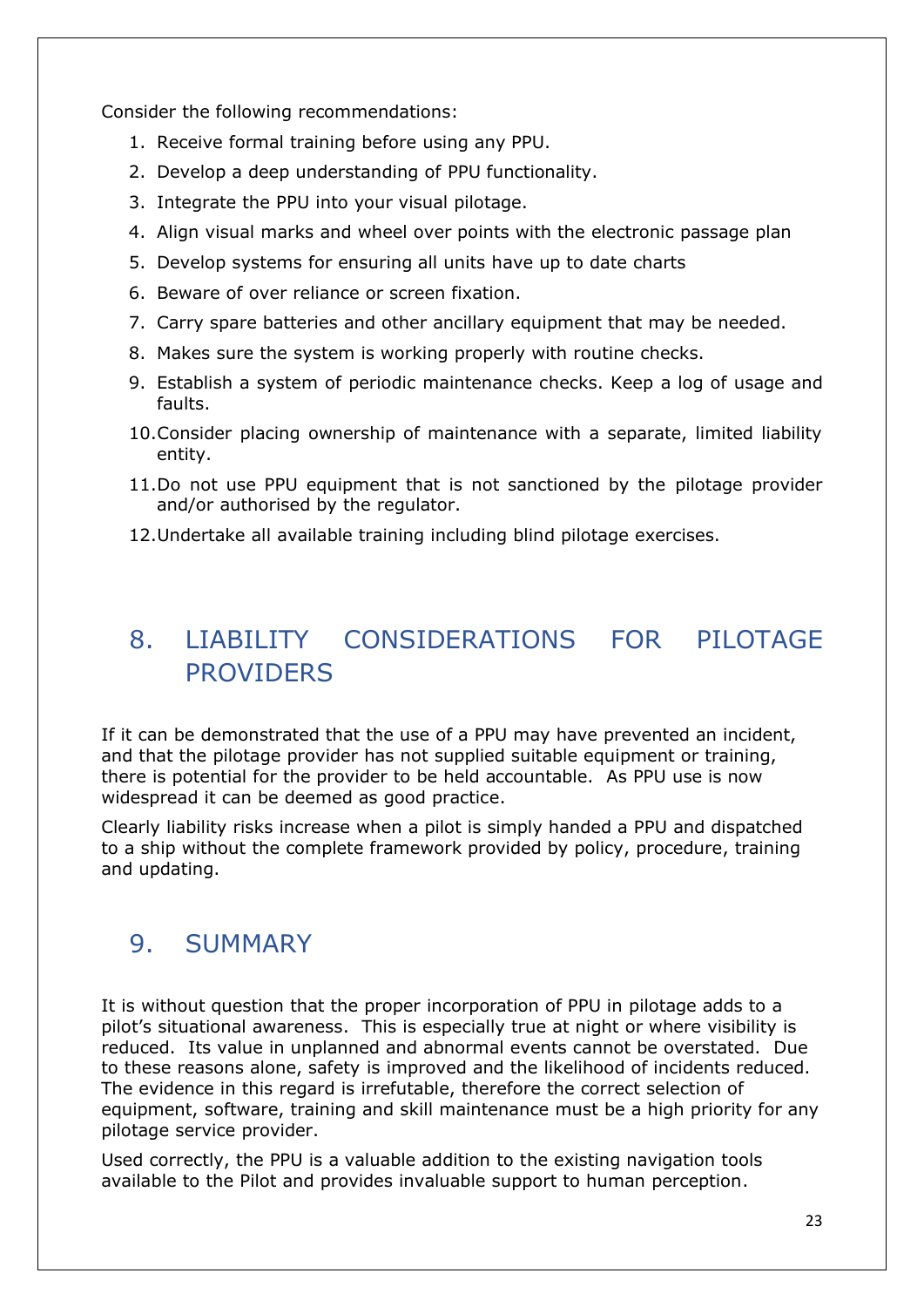## <span id="page-23-0"></span>10. REFERENCES

Guidelines on the Design And Use Of Portable Pilots Units International Marine Pilots Association, 2016.

<http://www.impahq.org/admin/resources/guidelines.pdf>

The Use of Portable Pilots Units by Marine Pilots - Dr L. Alexander & M.J. Casey, 2008.

<http://scholars.unh.edu/cgi/viewcontent.cgi?article=1423&context=ccom>

Bathymetric ENCs in Confined Waters - Antonio Di Lieto, Mike Prince, Alvaro Sanchez 2018 [https://www.hydro-international.com/content/article/bathymetric-encs-in](https://www.hydro-international.com/content/article/bathymetric-encs-in-confined-waters)[confined-waters](https://www.hydro-international.com/content/article/bathymetric-encs-in-confined-waters)

E-Navigation by Marine Pilots, Captain S. Pellettier VP IMPA, 2010.

Maritime Safety Queensland's Document: Policy: Use of Portable Pilot Units. Geoscience Australia.

[https://www.ga.gov.au/scientific-topics/positioning-navigation/positioning](https://www.ga.gov.au/scientific-topics/positioning-navigation/positioning-%20%20%20%20%20%20%20australia/understand-positioning-australia)[australia/understand-positioning-australia](https://www.ga.gov.au/scientific-topics/positioning-navigation/positioning-%20%20%20%20%20%20%20australia/understand-positioning-australia)